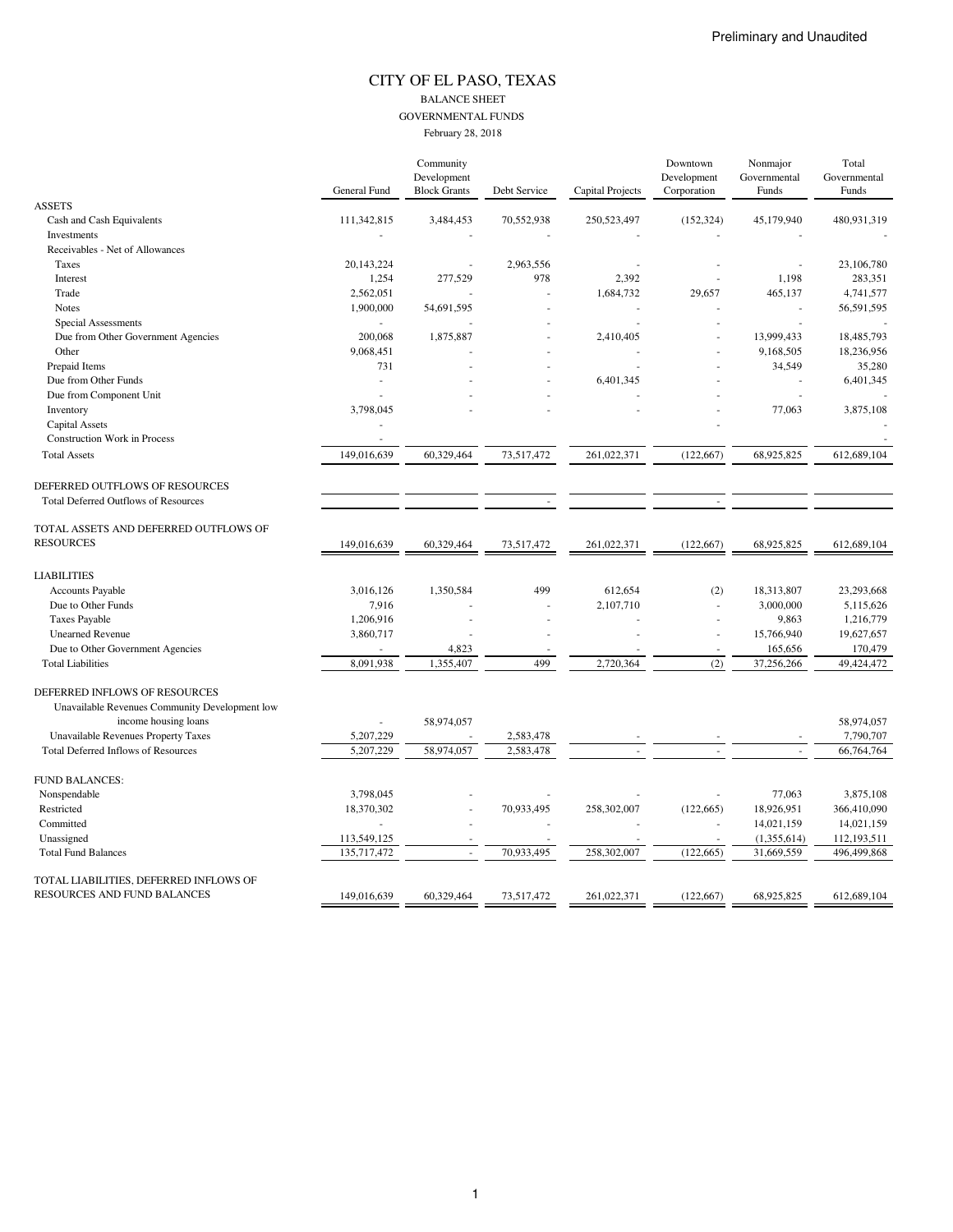STATEMENT OF REVENUES, EXPENDITURES AND CHANGES IN FUND BALANCES

GOVERNMENTAL FUNDS

|                                                  |              | Community           |                |                  | Downtown    | Nonmajor     | Total        |
|--------------------------------------------------|--------------|---------------------|----------------|------------------|-------------|--------------|--------------|
|                                                  |              | Development         |                |                  | Development | Governmental | Governmental |
|                                                  | General Fund | <b>Block Grants</b> | Debt Service   | Capital Projects | Corporation | Funds        | Funds        |
| <b>REVENUES</b>                                  |              |                     |                |                  |             |              |              |
| <b>Property Taxes</b>                            | 165,838,471  |                     | 89,933,055     |                  |             | 1,979,011    | 257,750,537  |
| Penalties and Interest-Delinquent taxes          | 427,422      |                     | 225,438        |                  |             |              | 652,860      |
| <b>Sales Taxes</b>                               | 45,682,732   |                     |                | 1,207,521        | 962,871     | 2,173,471    | 50,026,595   |
| <b>Franchise Fees</b>                            | 24,521,197   |                     |                |                  |             | 2,611,840    | 27,133,037   |
| Charges for Services                             | 16,707,345   | 900,628             | $\overline{c}$ | 525,273          | 10,027      | 13,896,189   | 32,039,464   |
| Fines and Forfeitures                            | 3,637,069    |                     |                |                  |             | 712,791      | 4,349,860    |
| Licenses and Permits                             | 6,634,994    |                     |                |                  |             |              | 6,634,994    |
| <b>Ticket Sales</b>                              |              |                     |                |                  | 12,558      |              | 12,558       |
| <b>Intergovernmental Revenues</b>                | (1,500)      | 3,759,477           |                | 2,792,471        |             | 5,666,673    | 12,217,121   |
| Interest                                         | 436          | 1,427               | 2,238          |                  | 241         | (436)        | 3,906        |
| Rents and Other                                  | 797,639      | 102,880             |                |                  | 200,000     | 495,337      | 1,595,856    |
| Net Decrease in the Fair Value of Investments    |              |                     |                |                  |             |              |              |
| <b>TOTAL REVENUES</b>                            | 264,245,805  | 4,764,412           | 90,160,733     | 4,525,265        | 1,185,697   | 27,534,876   | 392,416,788  |
|                                                  |              |                     |                |                  |             |              |              |
| <b>EXPENDITURES</b>                              |              |                     |                |                  |             |              |              |
| Current:                                         |              |                     |                |                  |             |              |              |
| <b>General Government</b>                        | 13,055,308   | 17,501              |                | 34,903           |             | 302,950      | 13,410,662   |
| <b>Public Safety</b>                             | 108,234,508  |                     |                |                  |             | 6,211,350    | 114,445,858  |
| Public Works                                     | 18,137,528   |                     |                | 2,220,304        |             | 2,843,115    | 23,200,947   |
| Public Health                                    | 2,569,053    |                     |                |                  |             | 6,058,181    | 8,627,234    |
| Parks Department                                 | 9,812,642    | 37,034              |                | 73               |             | 620,887      | 10,470,636   |
| Library                                          | 3,870,213    |                     |                |                  |             | 183,390      | 4,053,603    |
| Non Departmental                                 | 9,677,473    |                     | 7,921          |                  |             | 618,474      | 10,303,868   |
| Culture and Recreation                           | 3,192,251    |                     |                | 739,156          |             | 5,739,686    | 9,671,093    |
| Economic Development                             | 4,282,990    |                     |                | (14, 778)        |             | 2,296,156    | 6,564,368    |
| <b>Environmental Code Compliance</b>             | $\sim$       |                     |                |                  |             | 380,484      | 380,484      |
| Community and Human Development                  | 197,355      | 3,644,131           |                | 86,992           |             | 18,908       | 3,947,386    |
| Debt Service:                                    |              |                     |                |                  |             |              |              |
| Principal                                        | 4,544,533    |                     |                |                  |             |              | 4,544,533    |
| <b>Interest Expense</b>                          | 475,856      |                     | 27,247,519     |                  | 1,877,772   |              | 29,601,147   |
| <b>Fiscal Fees</b>                               |              |                     | 10,950         | 10,330           | 9,000       |              | 30,280       |
| Capital Outlay                                   | 48,614       | 1,088,508           |                | 25,435,380       |             | 227,723      | 26,800,225   |
| TOTAL EXPENDITURES                               | 178,098,324  | 4,787,174           | 27,266,390     | 28,512,360       | 1,886,772   | 25,501,304   | 266,052,324  |
|                                                  |              |                     |                |                  |             |              |              |
| Excess(Deficiency) of revenues over expenditures | 86,147,481   | (22,762)            | 62,894,343     | (23,987,095)     | (701, 075)  | 2,033,572    | 126,364,464  |
|                                                  |              |                     |                |                  |             |              |              |
| OTHER FINANCING SOURCES(USES):                   |              |                     |                |                  |             |              |              |
| Transfers In                                     | 6,978,390    |                     | 55,250         |                  | 19,817      | 2,091,193    | 9,144,650    |
| <b>Transfers Out</b>                             | (2,254,496)  | 22,762              |                | (56, 400)        |             | (4,617,996)  | (6,906,130)  |
| Face Amount of Commercial Paper Issued           |              |                     |                |                  |             | (3,474,447)  | (3,474,447)  |
| Proceeds from Sale of Capital Assets             |              |                     |                | 5,500            |             |              | 5,500        |
| Other Sources (Uses)                             | 25,662       |                     | 998,243        |                  |             | 3,852,303    | 4,876,208    |
| TOTAL OTHER FINANCING SOURCES(USES)              | 4,749,556    | 22,762              | 1,053,493      | (50,900)         | 19,817      | (2,148,947)  | 3,645,781    |
|                                                  |              |                     |                |                  |             |              |              |
| Net change in fund balances                      | 90,897,037   |                     | 63,947,836     | (24,037,995)     | (681, 258)  | (115, 375)   | 130,010,245  |
| Increase in inventory                            |              |                     |                |                  |             |              |              |
| Fund balances - beginning of year                | 44,820,435   |                     | 6,985,659      | 282,340,002      | 558,593     | 31,784,934   | 366,489,623  |
| Fund balances - end of period                    | 135,717,472  |                     | 70,933,495     | 258,302,007      | (122, 665)  | 31,669,559   | 496,499,868  |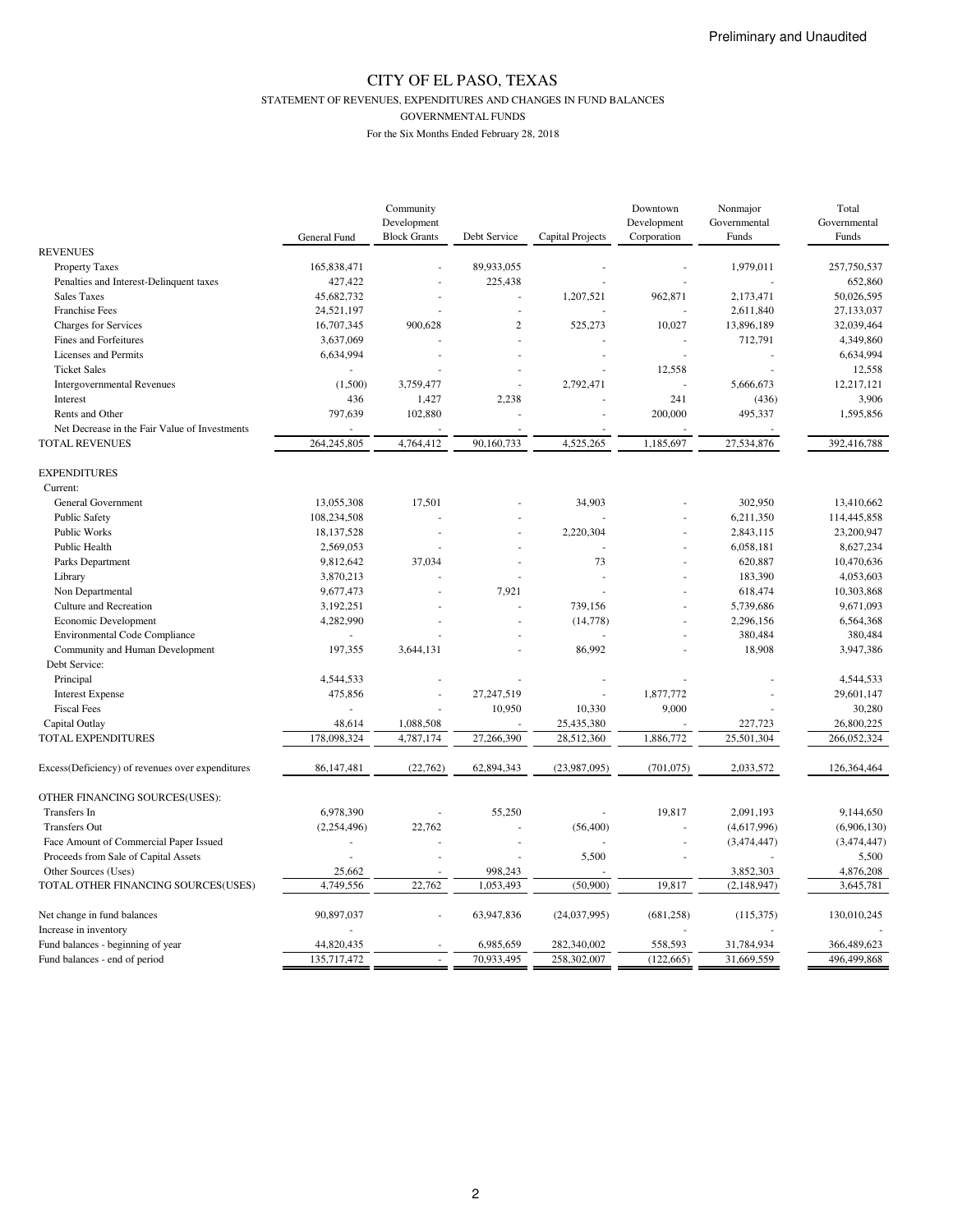### STATEMENT OF NET POSITION CITY OF EL PASO, TEXAS February 28, 2018 PROPRIETARY FUNDS

#### Business-type Activities - Enterprise Funds

|                                                                               | El Paso<br>International<br>Airport | Environmental<br>Services | Mass Transit                | International<br><b>Bridges</b> | Tax Office<br><b>Enterprise Fund</b> | Totals                        | Governmental<br>Activities - Internal<br>Service Funds |
|-------------------------------------------------------------------------------|-------------------------------------|---------------------------|-----------------------------|---------------------------------|--------------------------------------|-------------------------------|--------------------------------------------------------|
| <b>ASSETS</b>                                                                 |                                     |                           |                             |                                 |                                      |                               |                                                        |
| Current assets:<br>Cash and Cash Equivalents                                  | 18,416,495                          | 23,536,312                | (29,306,647)                | 2,878,811                       | 1,246,128                            | 16,771,099                    | 22,987,803                                             |
| Investments<br>Receivables - Net of Allowances:                               |                                     |                           |                             |                                 |                                      |                               |                                                        |
| Taxes                                                                         |                                     |                           | 6,742,237                   |                                 |                                      | 6,742,237                     |                                                        |
| Interest                                                                      | 1,030                               |                           |                             | 143                             |                                      | 1,173                         | 568                                                    |
| Trade                                                                         | 806,014                             | 2,550,546                 | 2,438,803                   | 39,810                          | 28,604                               | 5,863,777                     | 6,545                                                  |
| Due from Other Government Agencies                                            | 3,724,218                           |                           | 1,705,346                   |                                 |                                      | 5,429,564                     |                                                        |
| Due From Component Unit<br>Notes                                              |                                     |                           |                             |                                 |                                      |                               |                                                        |
| Prepaid Items                                                                 | 321,456                             |                           | 265,667                     |                                 |                                      | 587,123                       | 1,119,581                                              |
| <b>Unamortized Bond Issue Costs</b>                                           |                                     |                           |                             |                                 |                                      |                               |                                                        |
| Due From Other Funds                                                          |                                     |                           | 2,107,710                   |                                 |                                      | 2,107,710                     |                                                        |
| Inventory                                                                     | 1,372,871                           |                           | 4,465,644                   |                                 |                                      | 5,838,515                     | 500,001                                                |
| Fuel Inventory                                                                |                                     |                           |                             |                                 |                                      |                               |                                                        |
| Total current assets                                                          | 24,642,084                          | 26,086,858                | (11, 581, 240)              | 2,918,764                       | 1,274,732                            | 43,341,198                    | 24,614,498                                             |
| Noncurrent assets:<br>Restricted Cash and Cash Equivalents<br>Capital Assets: |                                     | 20,976,770                |                             | 4,760,709                       |                                      | 25,737,479                    |                                                        |
| Land                                                                          | 1,381,099                           | 6,887,813                 | 11,975,407                  | 2,469,531                       |                                      | 22,713,850                    |                                                        |
| Buildings, Improvements & Equipment, Net                                      | 230, 767, 812                       | 32,338,111                | 128,102,179                 | 14,258,167                      | 81,310                               | 405,547,579                   | 118,848                                                |
| Construction in Progress                                                      | 40,526,327                          | 8,763,723                 | 28,749,239                  | 102,644                         |                                      | 78,141,933                    | 341,001                                                |
| Total noncurrent assets                                                       | 272,675,238                         | 68,966,417                | 168,826,825                 | 21,591,051                      | 81,310                               | 532,140,841                   | 459,849                                                |
| TOTAL ASSETS                                                                  | 297,317,322                         | 95,053,275                | 157,245,585                 | 24,509,815                      | 1,356,042                            | 575,482,039                   | 25,074,347                                             |
| DEFERRED OUTFLOWS OF RESOURCES                                                |                                     |                           |                             |                                 |                                      |                               |                                                        |
| Deferred Outflow of Resources - Pension Contributions                         | 1,279,581                           | 1,918,920                 | 3,465,279                   | 237,747                         |                                      | 6,901,527                     | 555,036                                                |
| Deferred Outflow of Resources - Investments                                   | 1,457,117                           | 2,185,163                 | 3,946,071                   | 270,735                         |                                      | 7,859,086                     | 39,425                                                 |
| Deferred Outflow of Resources - Pension Assumptions                           | 1,609,731                           | 2,414,030                 | 4,359,371                   | 299,090                         |                                      | 8,682,222                     | 1,924,748                                              |
| Deferred Outflow of Resources - Econ/Demog Losses                             | 90,889                              | 136,302                   | 246,139                     | 16,888                          |                                      | 490,218                       | 39,425                                                 |
| <b>Total Deferred Outflows of Resources</b>                                   | 4,437,318                           | 6,654,415                 | 12,016,860                  | 824,460                         |                                      | 23,933,053                    | 2,558,634                                              |
| Total Assets & Deferred Outflows                                              | 301,754,640                         | 101,707,690               | 169,262,445                 | 25,334,275                      | 1,356,042                            | 599,415,092                   | 27,632,981                                             |
| <b>LIABILITIES</b>                                                            |                                     |                           |                             |                                 |                                      |                               |                                                        |
| Current liabilities:                                                          |                                     |                           |                             |                                 |                                      |                               |                                                        |
| <b>Accounts Payable</b>                                                       | 456,420                             | 574,828                   | 2,094,455                   | (38, 490)                       |                                      | 3,087,213                     | 1,881,651                                              |
| Current Portion - Bonds, Notes and Capital                                    | 1,876,944                           | 1,511,033                 | 1,711,105                   | 1,259,907                       |                                      | 6,358,989                     |                                                        |
| Due to Other Funds                                                            | 808,651                             | 1,402,894                 | 1,091,306                   | 253,352                         |                                      | 3,556,203                     |                                                        |
| <b>Taxes Payable</b>                                                          | 41,182                              |                           | (5)                         | 8,345                           |                                      | 49,522                        |                                                        |
| Interest Payable on Bonds and Notes                                           | 107,057                             | 37,451                    | 107,679                     | 9,918                           |                                      | 262,105<br>1,100,080          |                                                        |
| <b>Unearned Revenue</b><br>Construction Contracts and Retainage Payable       | 1,091,179                           | 563                       | 838                         | 7,500                           |                                      |                               |                                                        |
| Compensated Absences - Current                                                | 2,005,358                           | 980,026                   | 1,448,501                   | 167,142                         |                                      | 4,601,027                     |                                                        |
| Landfill Closure Costs - Current                                              |                                     | 992,875                   |                             |                                 |                                      | 992,875                       |                                                        |
| Total current liabilities                                                     | 6,386,791                           | 5,499,670                 | 6,453,879                   | 1,667,674                       | $\overline{\phantom{a}}$             | 20,008,014                    | 1,881,651                                              |
| Noncurrent liabilities:                                                       |                                     |                           |                             |                                 |                                      |                               |                                                        |
| Certificates of Obligation Bonds                                              |                                     | 18,286,799                | 53,784,480                  | 3,659,998                       |                                      | 75,731,277                    |                                                        |
| Revenue Bonds<br><b>Compensated Absences</b>                                  | 52,580,200<br>565,614               | (12, 343)<br>276,417      | 408,551                     | 47,142                          | 134,437                              | 52,567,857<br>1,432,161       | 714,789                                                |
| <b>Landfill Closure Costs</b>                                                 |                                     | 19,858,409                |                             |                                 |                                      | 19,858,409                    |                                                        |
| Delta Transfer Station Closure Costs                                          |                                     | 125,486                   |                             |                                 |                                      | 125,486                       |                                                        |
| Claims and Judgments                                                          |                                     |                           | 364,687                     |                                 |                                      | 364,687                       | 16,033,064                                             |
| Net Pension Obligation                                                        | 11,328,162                          | 16,988,260                | 30,678,217                  | 2,104,790                       |                                      | 61,099,429                    | 4,913,749                                              |
| Other Postemployment Benefits                                                 | 5,202,241                           | 6,901,078                 | 10,636,710                  | 1,240,590                       |                                      | 23,980,619                    | 2,123,809                                              |
| Total noncurrent liabilities<br>TOTAL LIABILITIES                             | 69,676,217<br>76,063,008            | 62,424,106<br>67,923,776  | 95,872,645<br>102,326,524   | 7,052,520<br>8,720,194          | 134,437<br>134,437                   | 235,159,925<br>255,167,939    | 23,785,411<br>25,667,062                               |
|                                                                               |                                     |                           |                             |                                 |                                      |                               |                                                        |
| DEFERRED INFLOWS OF RESOURCES                                                 |                                     |                           |                             |                                 |                                      |                               |                                                        |
| Deferred Inflow of Resources - Investment Earnings                            |                                     |                           |                             |                                 |                                      |                               |                                                        |
| Deferred Inflow of Resources - Cange in Experience                            | 973,743                             | 1,460,272                 | 2,637,030                   | 180,923                         |                                      | 5,251,968                     | 422,374                                                |
| Total Deferred Inflows of Resources                                           | 973,743                             | 1,460,272                 | 2,637,030                   | 180,923                         |                                      | 5,251,968                     | 422,374                                                |
| <b>NET POSITION</b>                                                           |                                     |                           |                             |                                 |                                      |                               |                                                        |
| Net investment in capital assets<br>Unrestricted                              | 219,987,981<br>4,729,908            | 29,677,740<br>2,645,902   | 114,934,666<br>(50,635,775) | 13,160,426<br>3,272,732         | 1,221,605                            | 377,760,813<br>(38, 765, 628) | 75,882<br>833,777                                      |
| TOTAL NET POSITION                                                            | 224,717,889                         | 32,323,642                | 64,298,891                  | 16,433,158                      | 1,221,605                            | 338,995,185                   | 909,659                                                |
|                                                                               |                                     |                           |                             |                                 |                                      |                               |                                                        |
| TOTAL LIABILITIES AND NET POSITION                                            | 301,754,640                         | 101,707,690               | 169,262,445                 | 25,334,275                      | 1,356,042                            | 599,415,092                   | 26,999,095                                             |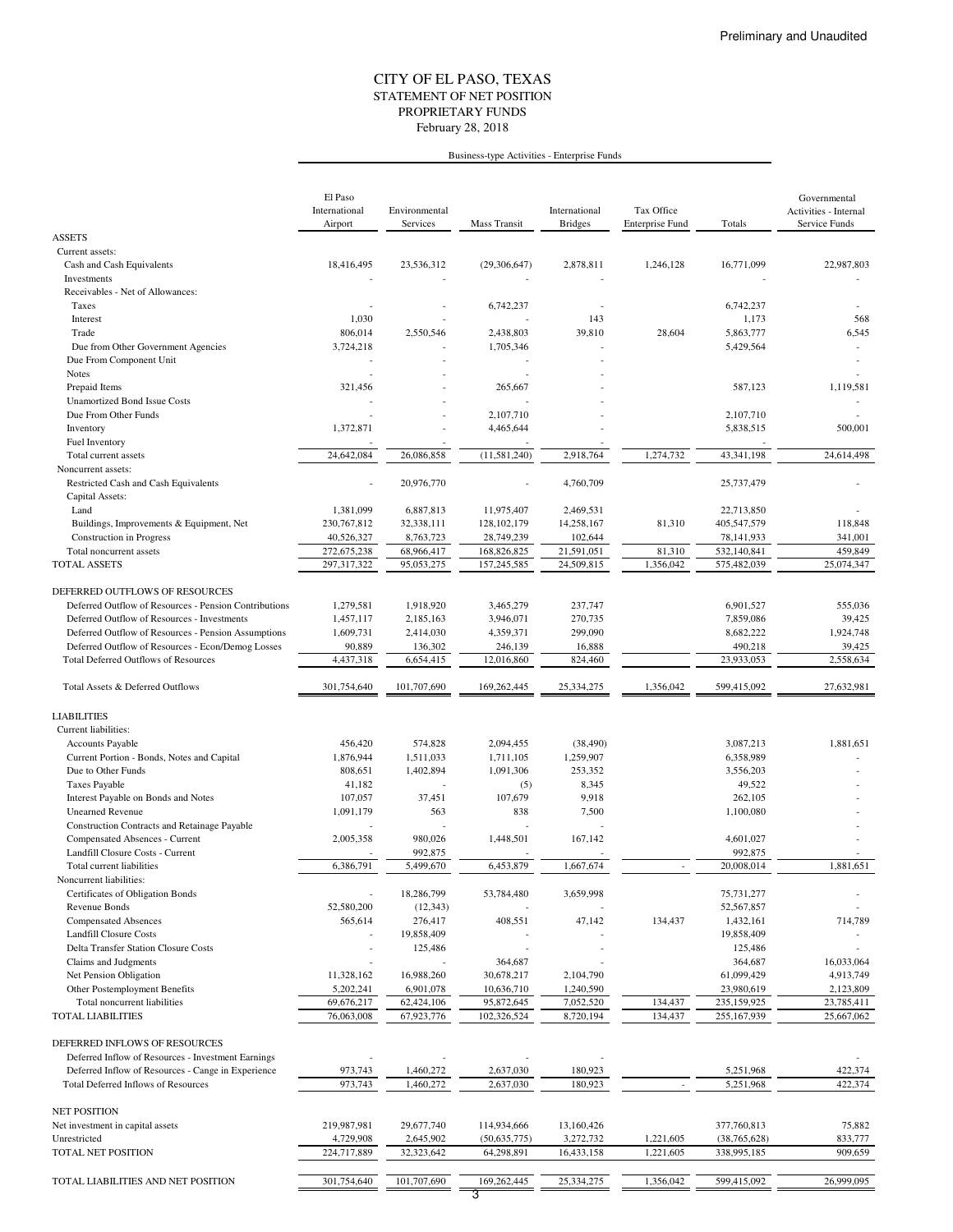#### CITY OF EL PASO, TEXAS STATEMENT OF REVENUES, EXPENSES AND CHANGES IN FUND NET POSITIONPROPRIETARY FUNDSFor the Six Months Ended February 28, 2018

|                                               |                     |                                     |                     |                           |                     | Business-type Activities - Enterprise Funds |                     |                                 |                            |                                  |                |                                                                  |
|-----------------------------------------------|---------------------|-------------------------------------|---------------------|---------------------------|---------------------|---------------------------------------------|---------------------|---------------------------------|----------------------------|----------------------------------|----------------|------------------------------------------------------------------|
|                                               | Operating<br>Budget | El Paso<br>International<br>Airport | Operating<br>Budget | Environmental<br>Services | Operating<br>Budget | Mass Transit                                | Operating<br>Budget | International<br><b>Bridges</b> | Operating<br><b>Budget</b> | Tax Office<br>Enterprise<br>Fund | Total          | Governmental<br>Activities -<br><b>Internal Service</b><br>Funds |
| <b>OPERATING REVENUES:</b>                    |                     |                                     |                     |                           |                     |                                             |                     |                                 |                            |                                  |                |                                                                  |
| <b>Intergovernmental Revenues</b>             |                     | $\overline{\phantom{a}}$            |                     |                           |                     |                                             |                     |                                 | 3,349,346                  | 1,515,674                        | 1,515,674      |                                                                  |
| Penalties and Interest-Delinquent taxes       |                     |                                     |                     |                           |                     |                                             |                     | $\overline{a}$                  | 30,000                     | 259,107                          | 259,107        |                                                                  |
| Charges of Rentals and Fees                   | 37,758,177          | 17,747,845                          | 47,163,000          | 19,940,379                | 227,121             | 91,553                                      | 91,782              | 80.988                          |                            |                                  | 37,860,765     |                                                                  |
| Charges of Tolls                              |                     |                                     |                     |                           |                     |                                             | 23,341,918          | 11,853,928                      |                            |                                  | 11,853,928     |                                                                  |
| Charges of Fares and Fees                     | 378,172             | 189,098                             | $\sim$              | 101                       | 10,003,314          | 4,403,421                                   |                     |                                 |                            |                                  | 4,592,620      |                                                                  |
| Sales to Departments                          |                     |                                     | 94,726              | 16,365                    | $\sim$              |                                             |                     |                                 |                            |                                  | 16,365         | 8,799,808                                                        |
| Premium Contributions                         |                     |                                     |                     |                           |                     | $\overline{\phantom{a}}$                    |                     |                                 |                            |                                  |                | 29,033,991                                                       |
| <b>General Revenues</b>                       | 240,682             | 205,813                             | 145,000             | 94,085                    | 2,843,445           | (26)                                        | 831,777             | 796,339                         |                            |                                  | 1,096,211      | 367,831                                                          |
| <b>Total Operating Revenues</b>               | 38,377,031          | 18,142,756                          | 47,402,726          | 20,050,930                | 13,073,880          | 4,494,948                                   | 24,265,477          | 12,731,255                      | 3,379,346                  | 1,774,781                        | 57,194,670     | 38,201,630                                                       |
| <b>OPERATING EXPENSES:</b>                    |                     |                                     |                     |                           |                     |                                             |                     |                                 |                            |                                  |                |                                                                  |
| <b>Personnel Services</b>                     | 18,448,967          | 8,428,979                           | 18,937,513          | 8,775,827                 | 25,262,441          | 16,292,979                                  | 3,462,062           | 1,431,025                       | 1,225,864                  | 519,919                          | 35,448,729     | 4,792,639                                                        |
| <b>Contractual Services</b>                   | 82,000              | 8,700                               | 10,000              |                           |                     |                                             | 4,669,867           | 1,157,335                       |                            |                                  | 1,166,035      |                                                                  |
| <b>Professional Services</b>                  | 908,975             | 113,059                             | 97,000              | 24.125                    | 172,000             | 100,561                                     | 296,753             | 13.112                          | 469                        | 325                              | 251.182        | 519,867                                                          |
| <b>Outside Contracts</b>                      | 8,019,163           | 2,587,628                           | 2,450,200           | 736,345                   | 11,007,903          | 5,720,870                                   | 1,766,376           | 576,572                         | 291,000                    | 199,509                          | 9,820,924      | 1,385,709                                                        |
| Fuel and Lubricants                           | 290,070             | 98,520                              | 2,540,500           | 1,237,242                 | 2,761,388           | 1,340,193                                   | 7,350               | 2,774                           | 500                        | 41                               | 2,678,770      | 2,695,682                                                        |
| Materials and Supplies                        | 1,110,239           | 586,366                             | 7,634,425           | 3,554,720                 | 366,350             | 2,118,254                                   | 176,246             | 100,611                         | 172,548                    | 120,152                          | 6,480,103      | 2,265,610                                                        |
| Communications                                | 242,325             | 70,718                              | 365,362             | 105,795                   | 257,814             | 112,631                                     | 10,672              | 6,316                           | 12,102                     | 4,614                            | 300,074        | 241                                                              |
| Utilities                                     | 1,993,500           | 822,023                             | 135,500             | 47,568                    | 1,398,000           | 591,642                                     | 107,700             | 35,622                          |                            |                                  | 1,496,855      | 13,487                                                           |
| Operating Leases                              | 42,200              | 10,841                              | 50,000              | 11,705                    | 361,950             | 322,432                                     | 346,754             | 171,566                         | 137,300                    | 81,919                           | 598,463        | 4,103                                                            |
| <b>Travel and Entertainment</b>               | 191,775             | 132,059                             | 94,340              | 24,938                    | 40,000              | 20,640                                      | 16,000              | 4,413                           | 14,000                     | 2,113                            | 184,163        | 77                                                               |
| <b>Benefits Provided</b>                      | 500                 |                                     |                     |                           | 120,000             | 24,716                                      |                     |                                 |                            |                                  | 24,716         | 25,499,971                                                       |
| Maintenance and Repairs                       | 828,500             | 151,268                             | 502,650             | 73,019                    | 80,000              | 319,269                                     | 283,669             | 200,498                         |                            | 3,459                            | 747,513        | 788,240                                                          |
| Landfill and Transfer Station Utilization     |                     |                                     | 3,180,000           | 1,220,000                 |                     |                                             |                     |                                 |                            |                                  | 1,220,000      |                                                                  |
| <b>Other Operating Expenses</b>               | 3,169,262           | 1,112,497                           | 6,375,429           | 2,847,136                 | 10,038,407          | 2,610,653                                   | 121,200             | 63,627                          | 489,889                    | 235,908                          | 6,869,821      | 14,165                                                           |
| Depreciation                                  |                     | 7,962,203                           |                     | 4,520,830                 |                     | 5,181,871                                   |                     | 503,302                         |                            |                                  | 18,168,206     | 4,879                                                            |
| <b>Total Operating Expenses</b>               | 35,327,476          | 22,084,861                          | 42,372,919          | 23,179,250                | 51,866,253          | 34,756,711                                  | 11,264,649          | 4,266,773                       | 2,343,672                  | 1,167,959                        | 85,455,554     | 37,984,670                                                       |
| Operating Income (Loss)                       | 3,049,555           | (3,942,105)                         | 5,029,807           | (3, 128, 320)             | (38, 792, 373)      | (30, 261, 763)                              | 13,000,828          | 8,464,482                       | 1,035,674                  | 606.822                          | (28, 260, 884) | 216,960                                                          |
| NONOPERATING REVENUES (EXPENSES):             |                     |                                     |                     |                           |                     |                                             |                     |                                 |                            |                                  |                |                                                                  |
| <b>Interest Revenue</b>                       | 105,000             | 8,043                               |                     |                           |                     |                                             |                     |                                 |                            |                                  | 8,043          |                                                                  |
| <b>Interest Expense</b>                       |                     | (1,221,115)                         | (854, 354)          | (427, 177)                | (2,456,437)         | (1,228,218)                                 | (226, 250)          | (113, 125)                      |                            |                                  | (2,989,635)    |                                                                  |
| Gain(Loss) on Sale of Equipment and Land      | ÷                   |                                     |                     | 4,293                     |                     |                                             |                     |                                 |                            |                                  | 4,293          |                                                                  |
| Passenger Facility Charge                     |                     | 2,512,878                           |                     |                           |                     |                                             |                     |                                 |                            |                                  | 2,512,878      |                                                                  |
| <b>Customer Facility Charge</b>               | 3,500,000           | 1,633,275                           |                     |                           |                     |                                             |                     |                                 |                            |                                  | 1,633,275      |                                                                  |
| Sales Tax                                     |                     |                                     |                     |                           | 43,416,145          | 21,908,859                                  |                     |                                 |                            |                                  | 21,908,859     |                                                                  |
| FTA Subsidy                                   |                     |                                     |                     |                           |                     | 10,338,753                                  |                     |                                 |                            |                                  | 10,338,753     |                                                                  |
| <b>Total NonOperating Revenues (Expenses)</b> | 3,605,000           | 2,933,081                           | (854.354)           | (422.884)                 | 40,959,708          | 31,132,836                                  | (226.250)           | (113.125)                       |                            | $\sim$                           | 33,529,908     | $\sim$                                                           |
| Income (Loss) Before Capital Contributions    |                     |                                     |                     |                           |                     |                                             |                     |                                 |                            |                                  |                |                                                                  |
| and Transfers                                 | 6.654.555           | (1,009,024)                         | 4.175.453           | (3,551,204)               | 2,167,335           | 871.073                                     | 12,774,578          | 8,351,357                       | 1,035,674                  | 606.822                          | 5.269.024      | 216,960                                                          |
| <b>Capital Contributions</b>                  |                     | 4,115,958                           |                     | 251,399                   |                     | (61, 917)                                   |                     |                                 |                            |                                  | 4,305,440      |                                                                  |
| <b>Transfers Out</b>                          | (5,020,629)         | $\mathcal{D}$                       | (5,573,366)         | 1,088,866                 | 2,500               |                                             | (11,803,369)        | (5,771,665)                     |                            |                                  | (4,682,797)    | 252,000                                                          |
| Change in net assets                          | 1,633,926           | 3,106,936                           | (1,397,913)         | (2,210,939)               | 2,169,835           | 809,156                                     | 971,209             | 2,579,692                       | 1,035,674                  | 606,822                          | 4,891,667      | 468,960                                                          |
| <b>Total Net Position-beginning</b>           |                     | 221,610,953                         |                     | 34,534,581                |                     | 63,489,735                                  |                     | 13,853,466                      |                            | 614,783                          | 334, 103, 518  | 440,699                                                          |
| <b>Total Net Position-ending</b>              | 1,633,926           | 224,717,889                         | (1,397,913)         | 32,323,642                | 2,169,835           | 64,298,891                                  | 971,209             | 16,433,158                      | 1,035,674                  | 1,221,605                        | 338,995,185    | 909,659                                                          |
|                                               |                     |                                     |                     |                           |                     |                                             |                     |                                 |                            |                                  |                |                                                                  |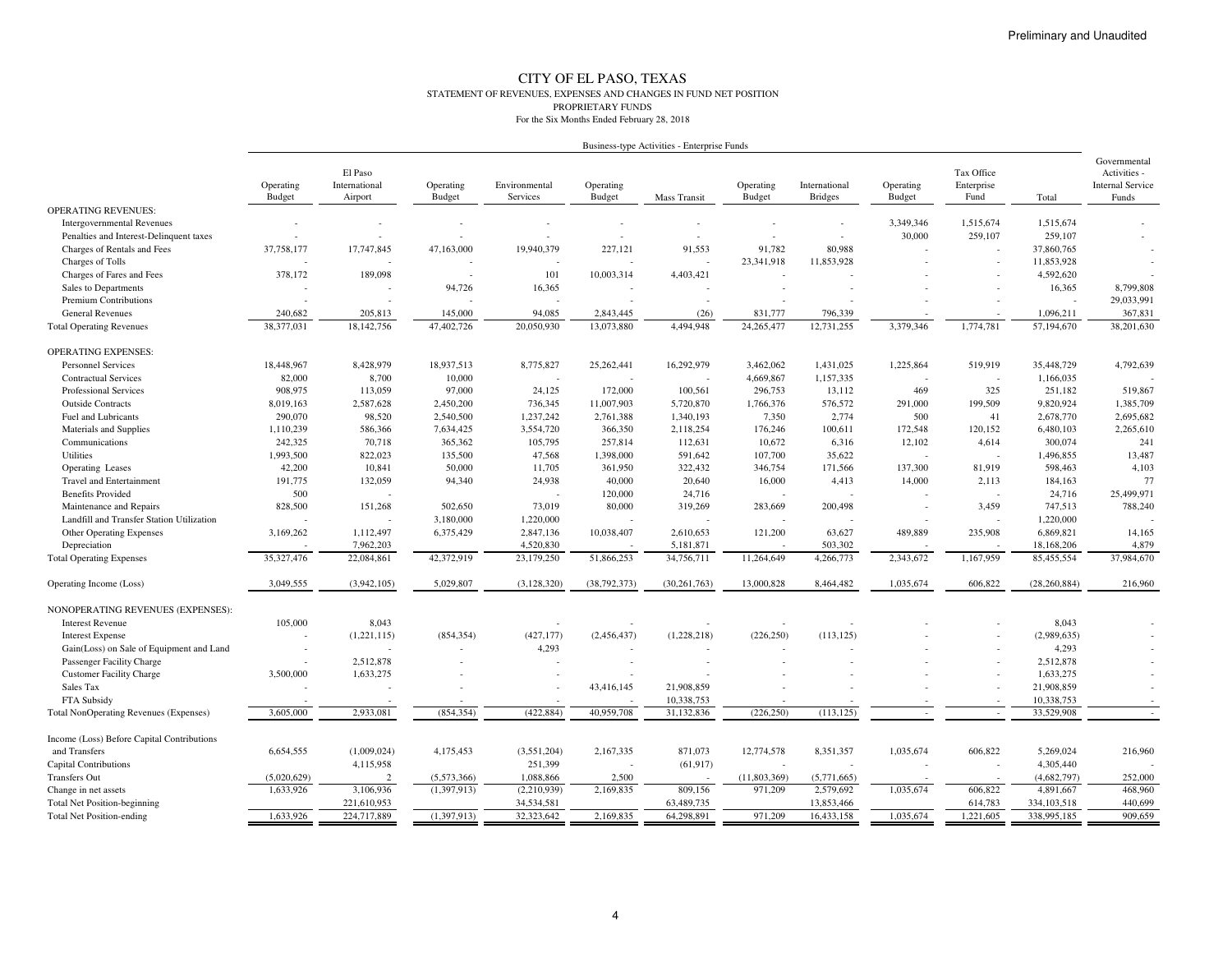### CITY OF EL PASO, TEXAS STATEMENT OF CASH FLOWS PROPRIETARY FUNDS

|                                                                           |                                  |                           |                          | Business-type Activities - Enterprise Funds |                                      |                |                                                                  |
|---------------------------------------------------------------------------|----------------------------------|---------------------------|--------------------------|---------------------------------------------|--------------------------------------|----------------|------------------------------------------------------------------|
|                                                                           | El Paso International<br>Airport | Environmental<br>Services | <b>Mass Transit</b>      | International<br><b>Bridges</b>             | Tax Office<br><b>Enterprise Fund</b> | Totals         | Governmental<br>Activities -<br><b>Internal Service</b><br>Funds |
| <b>CASH FLOWS FROM OPERATING ACTIVITIES</b>                               |                                  |                           |                          |                                             |                                      |                |                                                                  |
| Receipts from Customers                                                   | 24,404,598                       | 27,390,769                | (22, 231, 744)           | 12,702,290                                  | 1,746,772                            | 44,012,685     | 38,395,972                                                       |
| Payments to Suppliers                                                     | (9,674,179)                      | (12, 417, 349)            | (15, 435, 990)           | (2,819,976)                                 | (751, 550)                           | (41,099,044)   | (32,930,734)                                                     |
| Payments to Employees                                                     | (8,918,816)                      | (9, 289, 085)             | (17, 246, 586)           | (1,521,091)                                 | (672, 741)                           | (37, 648, 319) | (5,092,006)                                                      |
| Net cash provided (used) by operating activities                          | 5,811,603                        | 5,684,335                 | (54, 914, 320)           | 8,361,223                                   | 322,481                              | (34, 734, 678) | 625,232                                                          |
| <b>CASH FLOWS FROM NONCAPITAL</b>                                         |                                  |                           |                          |                                             |                                      |                |                                                                  |
| <b>FINANCING ACTIVITIES</b>                                               |                                  |                           |                          |                                             |                                      |                |                                                                  |
| <b>Transfers to Other Funds</b>                                           | $\overline{4}$                   | 1,088,866                 |                          | (5,771,665)                                 |                                      | (4,682,795)    |                                                                  |
| Transfers from Other Funds                                                |                                  |                           |                          |                                             |                                      |                |                                                                  |
| Sales Tax                                                                 |                                  |                           | 21,908,859               |                                             |                                      | 21,908,859     |                                                                  |
| FTA Subsidy                                                               |                                  |                           | 10,338,753               |                                             |                                      | 10,338,753     |                                                                  |
| Net cash provided (used) by noncapital financing                          |                                  |                           |                          |                                             |                                      |                |                                                                  |
| activities                                                                | 4                                | 1,088,866                 | 32,247,612               | (5,771,665)                                 |                                      | 27,564,817     |                                                                  |
| <b>CASH FLOWS FROM CAPITAL AND</b><br><b>RELATED FINANCING ACTIVITIES</b> |                                  |                           |                          |                                             |                                      |                |                                                                  |
| Proceeds from Disposals                                                   |                                  |                           |                          |                                             |                                      |                |                                                                  |
| Passenger Facility Charge                                                 | 2,512,878                        |                           |                          |                                             |                                      | 2,512,878      |                                                                  |
| <b>Customer Facility Charges</b>                                          | 1,633,275                        |                           |                          |                                             |                                      | 1,633,275      |                                                                  |
| Capital Contributions from Federal Government                             | 4,115,958                        |                           | (61, 917)                |                                             |                                      | 4,054,041      |                                                                  |
| Purchases of Capital Assets                                               | (21,003,378)                     | (1,976,453)               | (5,471,552)              | (2,793)                                     |                                      | (28, 454, 176) | (118, 847)                                                       |
| Payment of Landfill Closure and Transfer Station costs                    |                                  |                           |                          |                                             | 134,437                              | 134,437        |                                                                  |
| Proceeds from Capital Debt                                                |                                  |                           |                          |                                             |                                      |                |                                                                  |
| Principal Paid on Capital Debt                                            |                                  | (1)                       |                          |                                             |                                      | (1)            |                                                                  |
| Interest Paid on Capital Debt                                             | (1,221,117)                      | (427, 177)                | (1, 114, 776)            | (113, 125)                                  |                                      | (2,876,195)    |                                                                  |
| <b>Unamortized Bond Issue Expense</b>                                     |                                  |                           |                          |                                             |                                      |                |                                                                  |
| Proceeds from Sale of Capital Assets                                      |                                  |                           | 8,306                    |                                             |                                      | 8,306          |                                                                  |
| Net cash provided (used) by capital and related                           |                                  |                           |                          |                                             |                                      |                |                                                                  |
| financing activities                                                      | (13,962,384)                     | (2,403,631)               | (6,639,939)              | (115,918)                                   | 134,437                              | (22,987,435)   | (118, 847)                                                       |
| <b>CASH FLOWS FROM INVESTING ACTIVITIES</b>                               |                                  |                           |                          |                                             |                                      |                |                                                                  |
| Proceeds from sales and maturities of investments                         |                                  |                           |                          |                                             |                                      |                |                                                                  |
| Purchases of Investments                                                  | 25,936,018                       | 36,918,743                |                          | 4,407,980                                   | 678,763                              | 67,941,504     | 16,824,610                                                       |
| Interest                                                                  | 8,043                            |                           | $\overline{\phantom{a}}$ |                                             |                                      | 8,043          |                                                                  |
| Net cash provided (used) by investing activities                          | 25,944,061                       | 36,918,743                |                          | 4,407,980                                   | 678,763                              | 67,949,547     | 16,824,610                                                       |
| Net increase (decrease) in cash and cash equivalents                      | 17,793,284                       | 41,288,313                | (29,306,647)             | 6,881,620                                   | 1,135,681                            | 37,792,251     | 17,330,995                                                       |
| Cash and Cash Equivalents - beginning of the year                         | 623,211                          | 3,224,769                 |                          | 757,900                                     | 110,447                              | 4,716,327      | 4,377,842                                                        |
| Cash and Cash Equivalents - end of the year                               | 18,416,495                       | 44,513,082                | (29, 306, 647)           | 7,639,520                                   | 1,246,128                            | 42,508,578     | 21,708,837                                                       |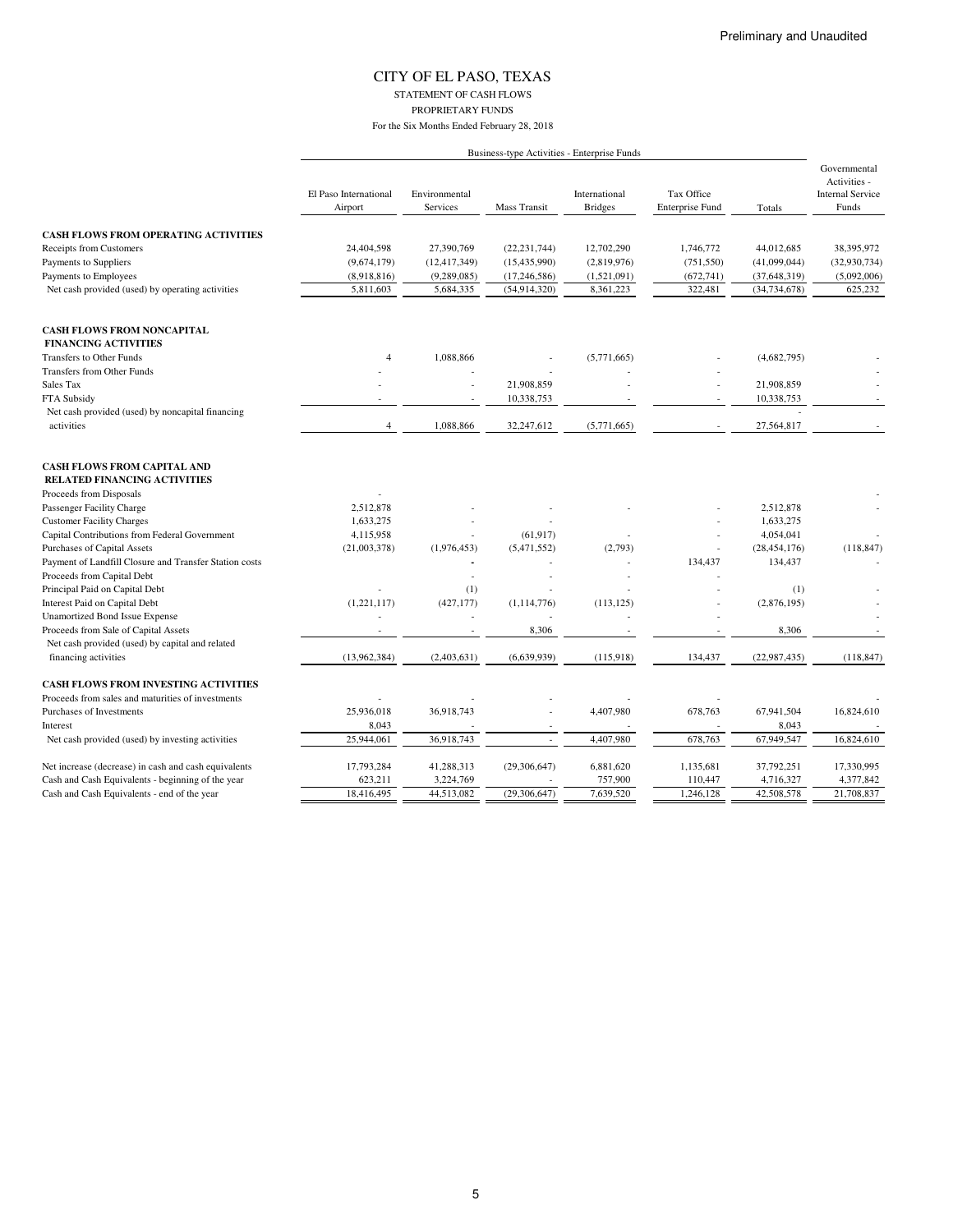### CITY OF EL PASO, TEXAS STATEMENT OF CASH FLOWS PROPRIETARY FUNDS

|                                                                                  | Business-type Activities - Enterprise Funds |                           |                |                                 |                                      |                |                                                                  |  |  |
|----------------------------------------------------------------------------------|---------------------------------------------|---------------------------|----------------|---------------------------------|--------------------------------------|----------------|------------------------------------------------------------------|--|--|
|                                                                                  | El Paso International<br>Airport            | Environmental<br>Services | Mass Transit   | International<br><b>Bridges</b> | Tax Office<br><b>Enterprise Fund</b> | Totals         | Governmental<br>Activities -<br><b>Internal Service</b><br>Funds |  |  |
| RECONCILIATION OF OPERATING INCOME (LOSS) TO NET CASH                            |                                             |                           |                |                                 |                                      |                |                                                                  |  |  |
| PROVIDED (USED) BY OPERATING ACTIVITIES:                                         | (3,942,105)                                 | (3,128,320)               | (30, 261, 763) | 8,464,482                       | 606,822                              | (28, 260, 884) | 216,960                                                          |  |  |
| Operating Income (Loss)<br>Adjustments to Reconcile Operating Income to Net Cash |                                             |                           |                |                                 |                                      |                |                                                                  |  |  |
| Provided (Used) by Operating Activities:                                         |                                             |                           |                |                                 |                                      |                |                                                                  |  |  |
| Landfill and Transfer Station Utilization                                        |                                             |                           |                |                                 |                                      |                |                                                                  |  |  |
| Depreciation Expense                                                             | 7,962,203                                   | 4,520,830                 | 5,181,871      | 503,302                         |                                      | 18,168,206     | 4,879                                                            |  |  |
| <b>Compensated Absences</b>                                                      |                                             |                           |                |                                 | (134, 440)                           | (134, 439)     |                                                                  |  |  |
| Other Post Employment Benefits                                                   |                                             | (1)                       |                |                                 |                                      |                | ٠                                                                |  |  |
| Net Pension Obligation                                                           | (1)                                         |                           |                |                                 |                                      | (1)            |                                                                  |  |  |
| Change in Assets and Liabilities:                                                |                                             |                           |                |                                 |                                      |                |                                                                  |  |  |
| Receivables, Net                                                                 | 7,178,668                                   | 586,590                   | 15.751.965     | (39, 810)                       | (28,009)                             | 23,449,404     | 194,342                                                          |  |  |
| Inventories                                                                      |                                             | ٠                         | (207, 027)     |                                 |                                      | (207, 027)     | (161, 244)                                                       |  |  |
| <b>Other Assets</b>                                                              | 36,722                                      |                           |                |                                 |                                      | 36,722         | (500,001)                                                        |  |  |
| Accounts and other payables                                                      | (4,028,543)                                 | 4,218,493                 | (44, 425, 833) | (476, 685)                      | (103, 510)                           | (44,816,078)   | 1,169,663                                                        |  |  |
| <b>Accrued Expenses</b>                                                          | (1, 395, 341)                               | (513, 258)                | (953, 533)     | (90,067)                        | (18, 382)                            | (2,970,581)    | (299, 367)                                                       |  |  |
| Net cash provided (used) by operating activities                                 | 5,811,603                                   | 5,684,335                 | (54, 914, 320) | 8,361,223                       | 322,481                              | (34, 734, 678) | 625,232                                                          |  |  |
|                                                                                  |                                             |                           |                |                                 |                                      |                |                                                                  |  |  |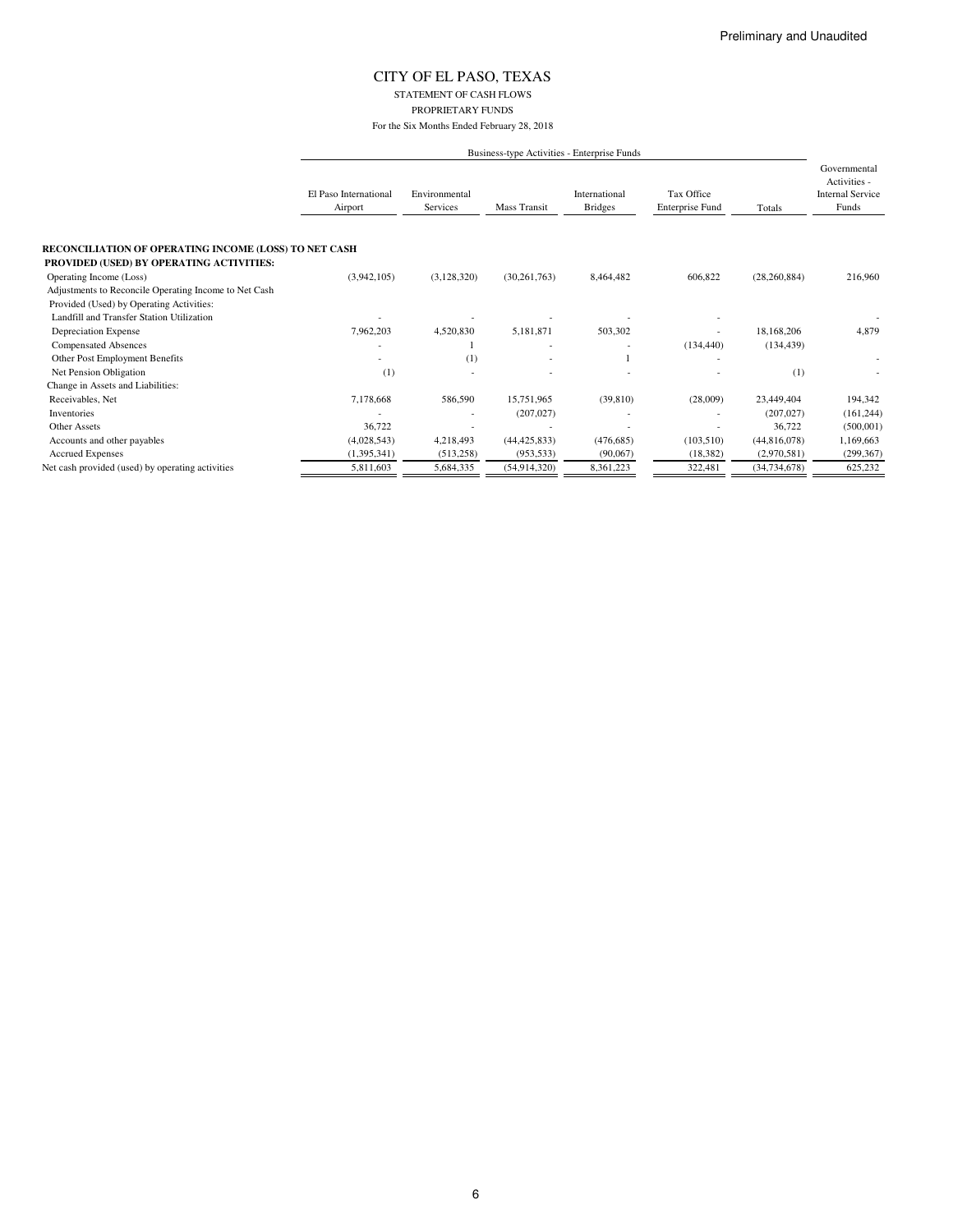### CITY OF EL PASO, TEXAS STATEMENT OF FIDUCIARY NET POSITION FIDUCIARY FUNDS February 28, 2018

|                                                        |                     | Private-Purpose |               |  |  |
|--------------------------------------------------------|---------------------|-----------------|---------------|--|--|
|                                                        | Pension Trust Funds | <b>Trusts</b>   | Agency Funds  |  |  |
| <b>ASSETS</b>                                          |                     |                 |               |  |  |
| Cash and Cash Equivalents                              | 20,884,120          | 4,965,556       | 260, 382, 916 |  |  |
| Investments:                                           |                     |                 |               |  |  |
| Commingled Funds                                       | 53,833,171          |                 |               |  |  |
| High-yield Bond Obligations                            | 47,826,591          |                 |               |  |  |
| <b>Mutual Funds</b>                                    | 21,254,906          |                 |               |  |  |
| Corporate Stocks                                       | 102,495,709         |                 |               |  |  |
| <b>Bank Collective Investment Funds</b>                | 186,488,037         |                 |               |  |  |
| Foreign Exchange Contract                              |                     |                 |               |  |  |
| Private Equities                                       | 115,512,002         |                 |               |  |  |
| Investment in Real Estate Funds                        | 142,368,654         |                 |               |  |  |
| <b>Fixed Income Securities</b>                         | 459,583,003         |                 |               |  |  |
| Domestic Equities                                      | 429,373,652         |                 |               |  |  |
| <b>International Equities</b>                          | 365,590,763         |                 |               |  |  |
| Invested securities lending collateral                 | 100,302,725         |                 |               |  |  |
| Receivables - Net of Allowances                        |                     |                 |               |  |  |
| Trade                                                  |                     |                 | 5,591         |  |  |
| <b>Commission Credits Receivable</b>                   | 135,603             |                 |               |  |  |
| Due from Brokers For Securities Sold                   | 279,023             |                 |               |  |  |
| <b>Employer Contributions</b>                          | 1,006,779           |                 |               |  |  |
| <b>Employee Contributions</b>                          | 698,104             |                 |               |  |  |
| Interest                                               | 843,024             |                 |               |  |  |
| Other                                                  | 171                 |                 |               |  |  |
| Taxes                                                  | L.                  |                 | 85, 364, 715  |  |  |
| Prepaid Items                                          | 22,895              |                 |               |  |  |
| Due from Other Funds                                   |                     |                 | 288,920       |  |  |
| Capital Assets:                                        |                     |                 |               |  |  |
| Buildings, Improvements & Equipment, Net               | 2,703,656           |                 |               |  |  |
| <b>Total Assets</b>                                    | 2,051,202,588       | 4,965,556       | 346,042,142   |  |  |
|                                                        |                     |                 |               |  |  |
| <b>LIABILITIES</b>                                     |                     |                 |               |  |  |
| <b>Accounts Payable</b>                                | 102,955,876         | 401             | 333,624       |  |  |
| <b>Accrued Payroll</b>                                 | 2,344,354           |                 |               |  |  |
| Prepaid Property Taxes                                 |                     |                 | 6,801,645     |  |  |
| Deferred Revenue - Commission Credits                  | 135,603             |                 |               |  |  |
| Due to Other Government Agencies                       |                     |                 | 249,384,742   |  |  |
| Property Taxes Subject to Refund-Other Taxing Entities |                     |                 | 4,490,107     |  |  |
| Uncollected Property Taxes-Other Taxing Entities       |                     |                 | 85,032,024    |  |  |
| <b>Total liabilities</b>                               | 105,435,833         | 401             | 346,042,142   |  |  |
|                                                        |                     |                 |               |  |  |
| <b>NET POSITION:</b>                                   |                     |                 |               |  |  |
| Held in Trust for Pension Benefits and Other Purposes  | 1,945,766,755       | 4,965,155       |               |  |  |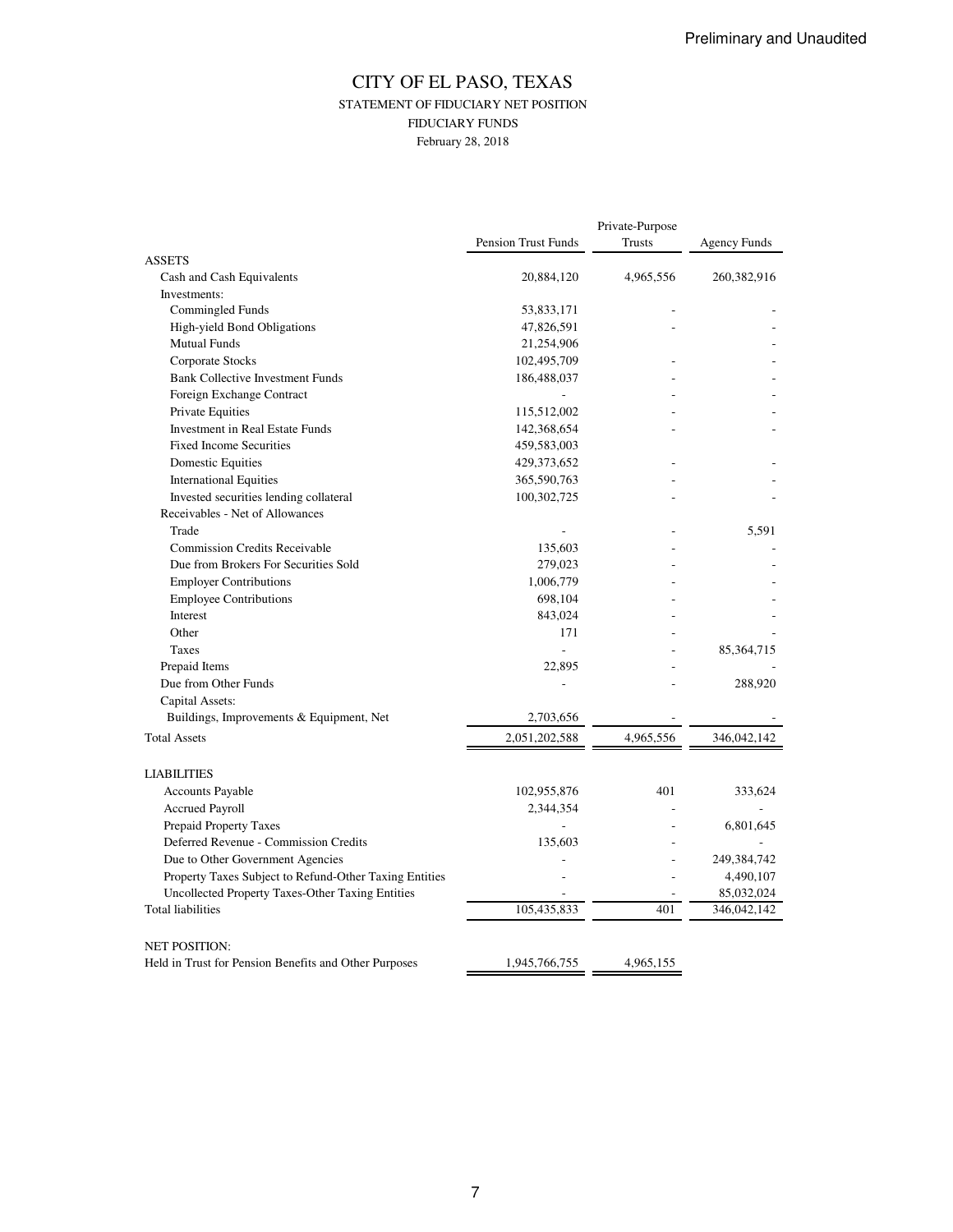## CITY OF EL PASO, TEXAS STATEMENT OF CHANGES IN FIDUCIARY NET POSITION FIDUCIARY FUNDS For the Six Months Ended February 28, 2018

|                                               | <b>Pension Trust</b> | Private-              |
|-----------------------------------------------|----------------------|-----------------------|
|                                               | Funds                | <b>Purpose Trusts</b> |
| <b>ADDITIONS:</b>                             |                      |                       |
|                                               |                      |                       |
| Contributions:                                |                      |                       |
| Employer                                      | 48,562,872           |                       |
| Employee                                      | 35,133,362           |                       |
| Total contributions                           | 83,696,234           |                       |
| Rental vehicle sales tax                      |                      | 1,186,965             |
| Miscellaneous                                 |                      | 60,077                |
| Investment income:                            |                      |                       |
| Net depreciation if fair value of investments | (35,772,291)         |                       |
| <b>Interest</b>                               | 14,622,724           |                       |
| <b>Dividends</b>                              | 14,279,925           |                       |
| Securities lending income                     | 461,478              |                       |
| Investment advisor fees                       | (8,275,594)          |                       |
| Net investment income                         | (14,745,168)         |                       |
| Total additions                               | 68,976,090           | 1,247,042             |
| <b>DEDUCTIONS:</b>                            |                      |                       |
| Benefits paid to participants                 | 117,855,995          |                       |
| Refunds                                       | 5,893,687            |                       |
| Administrative expenses                       | 3,041,280            |                       |
| Depreciation and amortization expense         | 172,814              |                       |
|                                               |                      |                       |
| Expended for other purposes                   |                      | 73,983                |
| <b>Total deductions</b>                       | 126,963,776          | 73,983                |
| Change in net assets                          | (57, 987, 686)       | 1,173,059             |
| Net position - beginning of the year          | 2,003,754,441        | 3,792,096             |
| Net position - end of the year                | 1,945,766,755        | 4,965,155             |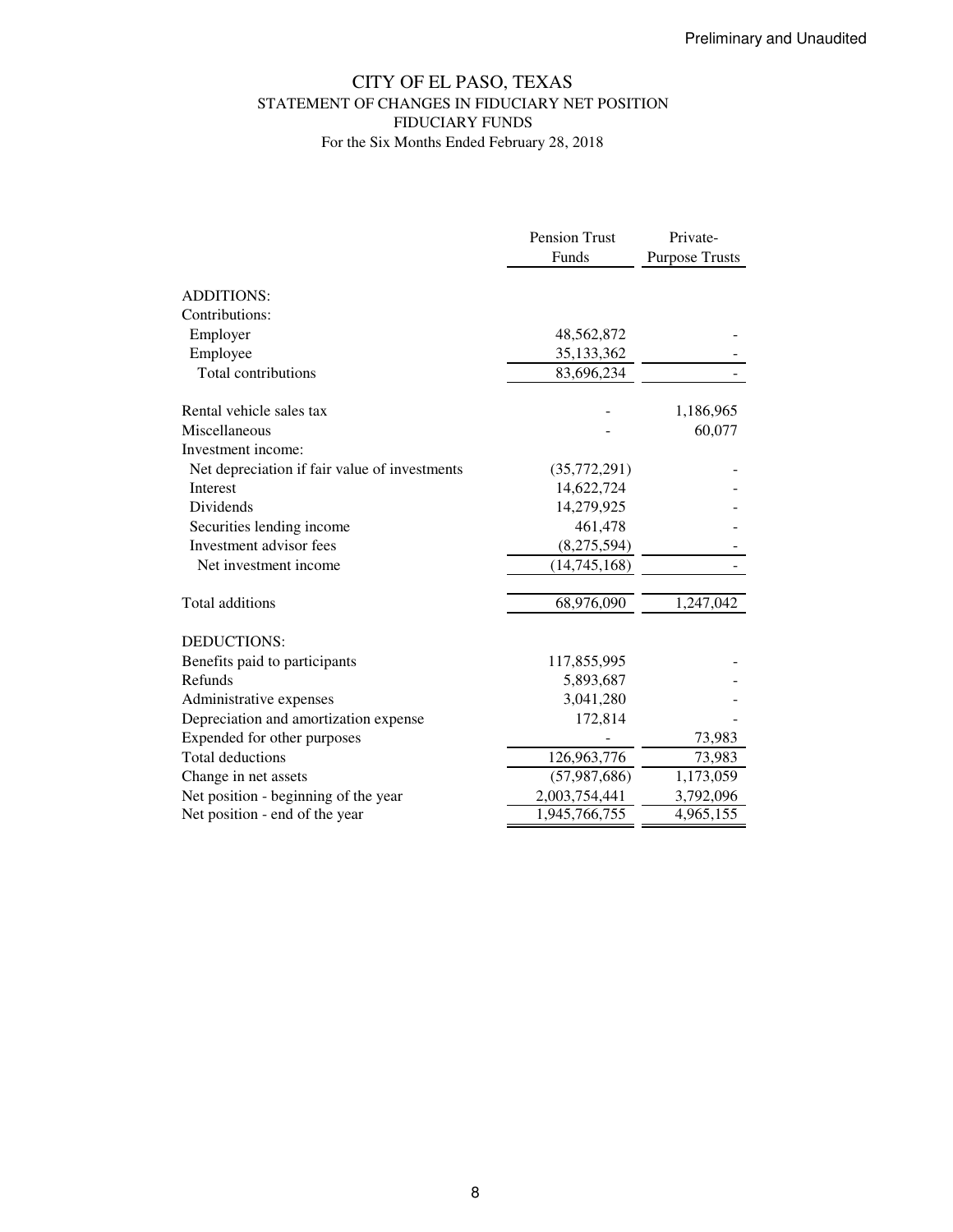#### REQUIRED SUPPLEMENTARY INFORMATION

SCHEDULE OF REVENUES, EXPENDITURES AND CHANGES IN FUND BALANCE - BUDGET AND ACTUAL

GENERAL FUND

For the Six Months Ended February 28, 2018

|                                               | <b>Budgeted Amounts</b> |              |             |                     |             |
|-----------------------------------------------|-------------------------|--------------|-------------|---------------------|-------------|
|                                               |                         |              |             | Variance with       |             |
|                                               |                         |              |             | <b>Final Budget</b> |             |
|                                               |                         |              | Actual      | Positive            |             |
|                                               | Original                | Final        | Amounts     | (Negative)          | % of Budget |
| Resources (inflows):                          |                         |              |             |                     |             |
| Property taxes                                | 174,534,222             | 174,534,222  | 165,838,471 | (8,695,751)         | 95.02%      |
| Penalties and Interest-Delinquent taxes       |                         |              | 427,422     | 427,422             |             |
| Sales taxes                                   | 89,473,202              | 89,473,202   | 45,682,732  | (43,790,470)        | 51.06%      |
| Franchise fees                                | 55,660,606              | 55,660,606   | 24,521,197  | (31, 139, 409)      | 44.05%      |
| Licenses and permits                          | 12,557,130              | 12,557,130   | 6,634,994   | (5,922,136)         | 52.84%      |
| Fines and forfeitures                         | 9,157,749               | 9,157,749    | 3,637,069   | (5,520,680)         | 39.72%      |
| Charges for services                          | 36,426,548              | 36,426,548   | 16,707,345  | (19,719,203)        | 45.87%      |
| Intergovernmental revenues                    | 446,988                 | 446,988      | (1,500)     | (448, 488)          | $-0.34%$    |
| <b>County Participation</b>                   | 537,341                 | 537,341      |             | (537, 341)          |             |
| Rents and other                               | 2,294,025               | 2,294,025    | 797,639     | (1,496,386)         | 34.77%      |
| Interest                                      | 200,000                 | 200,000      | 436         | (199, 564)          | 0.22%       |
| Transfers In                                  | 14,966,933              | 14,966,933   | 6,978,390   | (7,988,543)         | 46.63%      |
| Amounts available for appropriation from      |                         |              |             |                     |             |
| current year resources                        | 396,254,744             | 396,254,744  | 271,249,857 | (125,004,887)       | 68.45%      |
|                                               |                         |              |             |                     |             |
| Charges to appropriations (outflows):         |                         |              |             |                     |             |
| General Government:                           |                         |              |             |                     |             |
| Mayor and Council                             | 1,313,020               | 1,313,035    | 552,289     | 760,746             | 42.06%      |
| City Manager                                  | 1,326,513               | 1,326,513    | 628,425     | 698,088             | 47.37%      |
| Office of Management and Budget               | 1,001,431               | 1,001,430    | 381,647     | 619,783             | 38.11%      |
| <b>Internal Audit</b>                         | 703,781                 | 703,782      | 320,746     | 383,036             | 45.57%      |
| Public Information                            | 298,393                 | 298,395      | 157,745     | 140,650             | 52.86%      |
| Municipal Clerk                               | 1,976,505               | 1,985,457    | 832,485     | 1,152,972           | 41.93%      |
| <b>Financial Services</b>                     | 4,063,954               | 4,063,955    | 1,907,559   | 2,156,396           | 46.94%      |
| <b>Information Technology</b>                 | 7,759,189               | 7,372,965    | 4,560,884   | 2,812,081           | 61.86%      |
| <b>City Records</b>                           |                         |              |             |                     |             |
| City Attorney                                 | 4,022,805               | 4,022,806    | 1,539,468   | 2,483,338           | 38.27%      |
| Human Resources                               | 1,151,491               | 1,554,672    | 712,003     | 842,669             | 45.80%      |
| Public Safety and Community Services:         |                         |              |             |                     |             |
| Police Department                             | 128,714,388             | 128,710,253  | 59,246,985  | 69,463,268          | 46.03%      |
| Fire Department                               | 104,577,966             | 104,550,300  | 49,840,282  | 54,710,018          | 47.67%      |
| Municipal Court                               | 3,170,310               | 3,164,956    | 1,428,796   | 1,736,160           | 45.14%      |
| Public Health                                 | 6,375,569               | 6,375,071    | 2,569,053   | 3,806,018           | 40.30%      |
| Library                                       | 9,432,466               | 9,432,471    | 3,870,213   | 5,562,258           | 41.03%      |
| Parks Department                              | 25,158,750              | 25, 143, 333 | 9,817,372   | 15,325,961          | 39.05%      |
| Transportation and Public Works:              |                         |              |             |                     |             |
| <b>Facilities Maintenance</b>                 | 23,015,051              | 23,015,050   | 10,430,637  | 12,584,413          | 45.32%      |
| Engineering                                   | 5,900,060               | 5,895,055    | 2,491,038   | 3,404,017           | 42.26%      |
| <b>Street Department</b>                      | 14,287,572              | 14,287,574   | 7,177,593   | 7,109,981           | 50.24%      |
| Development and Tourism:                      |                         |              |             |                     |             |
| City Development:                             |                         |              |             |                     |             |
| <b>Business Center</b>                        | 5,776,915               | 5,776,914    | 2,514,390   | 3,262,524           | 43.52%      |
| <b>Building Permits Inspection-Commercial</b> | 1,067,572               | 1,067,572    | 503,011     | 564,561             | 47.12%      |
| Economic Development Administration           |                         |              |             |                     |             |
| Economic Development                          | 1,879,526               | 1,879,527    | 839,813     | 1,039,714           | 44.68%      |
| Community and human development               | 493,232                 | 489,733      | 197,355     | 292,378             | 40.30%      |
| Culture and recreation:                       |                         |              |             |                     |             |
| Art Museum                                    |                         |              |             |                     | 42.94%      |
|                                               | 1,110,752               | 1,110,752    | 476,922     | 633,830             |             |
| <b>History Museum</b>                         | 659,295                 | 659,295      | 253,652     | 405,643             | 38.47%      |
| Archeology Museum                             | 259,132                 | 259,132      | 126,756     | 132,376             | 48.92%      |
| Cultural Affairs                              | 425,977                 | 425,979      | 173,795     | 252,184             | 40.80%      |
| Zoo                                           | 4,843,735               | 4,843,738    | 2,161,126   | 2,682,612           | 44.62%      |
| Nondepartmental:                              |                         |              |             |                     |             |
| Non Departmental                              | 34,551,089              | 34,496,977   | 14,640,780  | 19,856,197          | 42.44%      |
| Total charges to appropriations               | 395,316,439             | 395,226,692  | 180,352,820 | 214,873,872         | 45.63%      |
| Increase (Decrease) in fund balance:          | 938,304                 | 1,028,052    | 90,897,037  | 89,868,985          |             |
| Fund balance, Beginning                       | 44,820,435              | 44,820,435   | 44,820,435  |                     |             |
| Fund balance, Ending                          | 45,758,739              | 45,848,487   | 135,717,472 | 89,868,985          |             |

This budget and this schedule are prepared on a basis consistent with accounting principles generally accepted in the United States.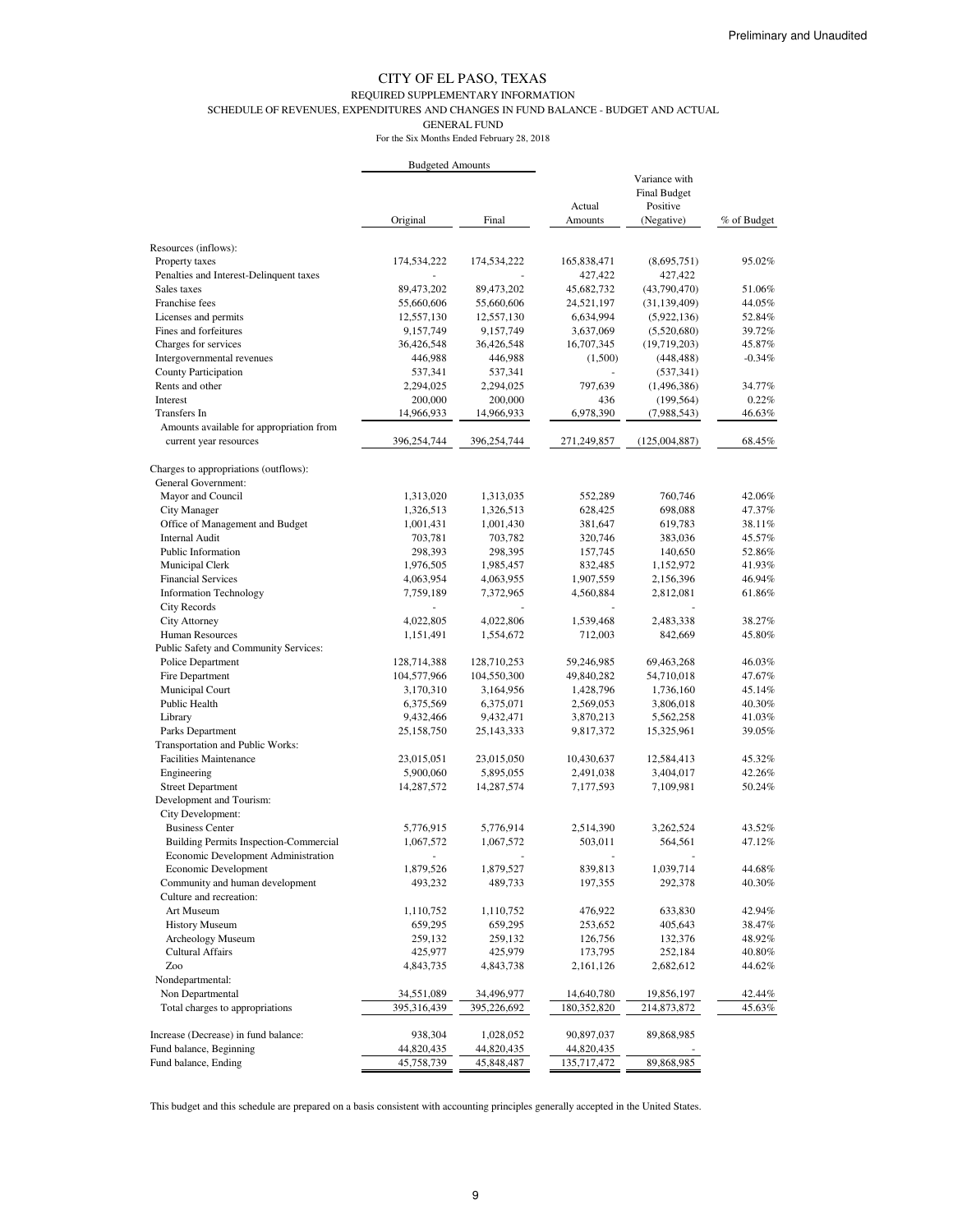### CITY OF EL PASO, TEXAS COMBINING BALANCE SHEET NONMAJOR GOVERNMENTAL FUNDS February 28, 2018

|                                    | Federal<br>Grants | <b>State Grants</b> | Other<br>Grants | Public Health  | Nongrants   | Total       |
|------------------------------------|-------------------|---------------------|-----------------|----------------|-------------|-------------|
| <b>ASSETS</b>                      |                   |                     |                 |                |             |             |
| Cash and Cash Equivalents          | (2,065,435)       | (503,903)           | (53, 178)       | 11,073,112     | 36,729,344  | 45,179,940  |
| Receivables - Net of Allowances    |                   |                     |                 |                |             |             |
| Interest                           | $\mathfrak{Z}$    |                     |                 | 1,079          | 116         | 1,198       |
| Trade                              |                   | 4,111               |                 | 7,912          | 453,114     | 465,137     |
| <b>Notes</b>                       |                   |                     |                 |                |             |             |
| Due From Other Government Agencies | 2,187,318         | 766,097             | 9,168,505       | 1,877,513      |             | 13,999,433  |
| Other                              |                   |                     |                 | 2,005          | 9,166,500   | 9,168,505   |
| Inventory                          |                   |                     |                 |                | 77,063      | 77,063      |
| <b>Total Assets</b>                | 121,886           | 266,305             | 9,115,327       | 12,961,621     | 46,460,686  | 68,925,825  |
| <b>LIABILITIES</b>                 |                   |                     |                 |                |             |             |
| <b>Accounts Payable</b>            | 26,604            | 9,224               | 9,196,046       | 103,411        | 8,978,522   | 18,313,807  |
| <b>Taxes Payable</b>               |                   |                     |                 |                | 9,863       | 9,863       |
| <b>Unearned Revenue</b>            | 90,258            | 203,517             |                 | 12,751,142     | 2,722,023   | 15,766,940  |
| Due To Other Government Agencies   | 5,024             | 53,564              |                 | 107,068        |             | 165,656     |
| Claims and Judgments               |                   |                     |                 |                |             |             |
| <b>Compensated Absences</b>        |                   |                     |                 |                |             |             |
| <b>Total Liabilities</b>           | 121,886           | 266,305             | 9,196,046       | 12,961,621     | 14,710,408  | 37,256,266  |
| <b>FUND BALANCES:</b>              |                   |                     |                 |                |             |             |
| Nonspendable                       |                   |                     |                 |                | 77,063      | 77,063      |
| Restricted                         |                   |                     | (80, 718)       | $\bar{a}$      | 19,007,669  | 18,926,951  |
| Committed                          |                   |                     |                 | $\overline{a}$ | 14,021,159  | 14,021,159  |
| Unassigned                         |                   |                     |                 |                | (1,355,614) | (1,355,614) |
| <b>TOTAL FUND BALANCES</b>         |                   |                     | (80, 719)       |                | 31,750,278  | 31,669,559  |
| TOTAL LIABILITIES, AND FUND        |                   |                     |                 |                |             |             |
| <b>BALANCES</b>                    | 121,886           | 266,305             | 9,115,327       | 12,961,621     | 46,460,686  | 68,925,825  |

-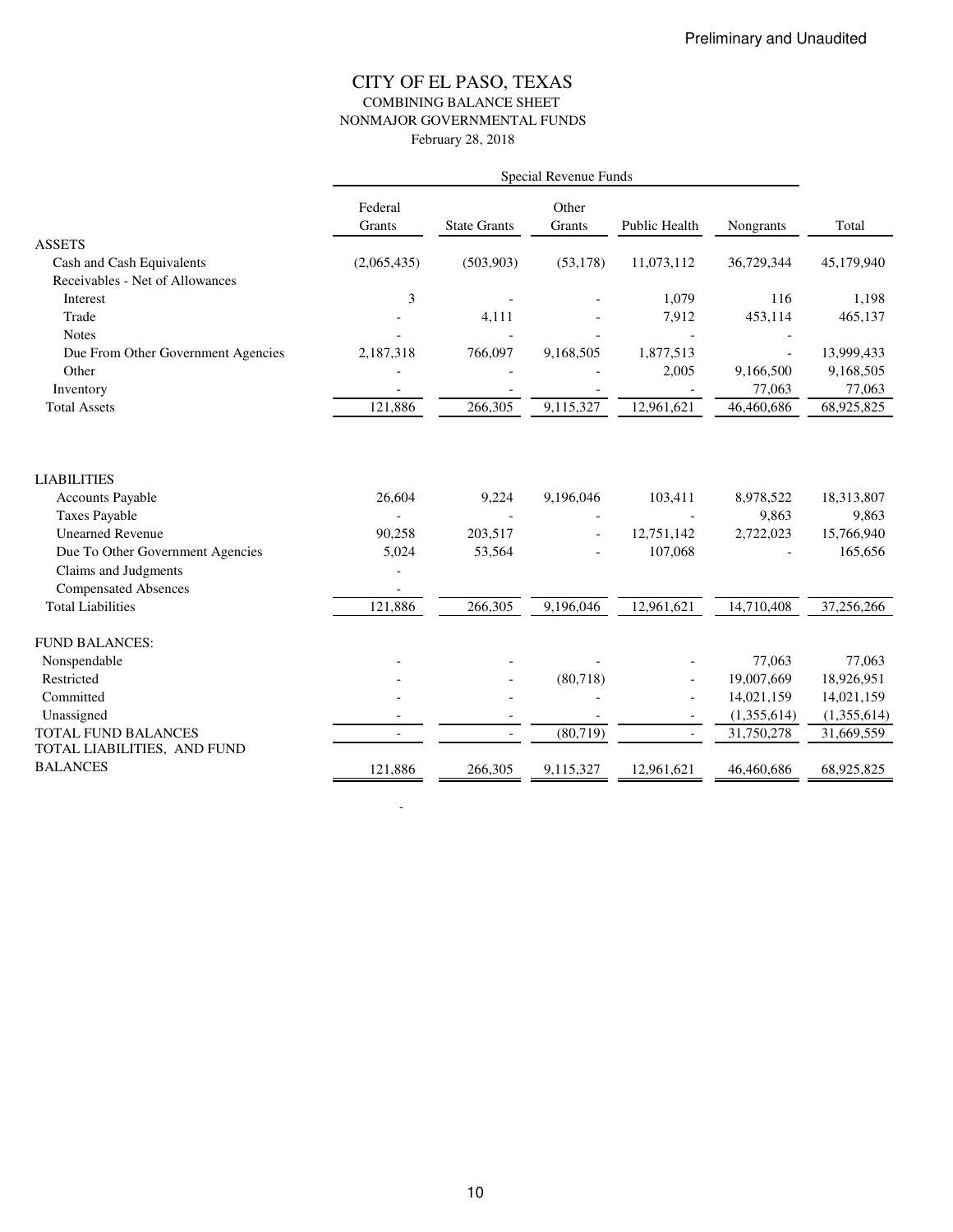#### CITY OF EL PASO, TEXAS COMBINING STATEMENT OF REVENUES, EXPENDITURES AND CHANGES IN FUND BALANCESNONMAJOR GOVERNMENTAL FUNDSFor the Six Months Ended February 28, 2018

|                                              |                          |                     | Special Revenue runds |                          |                |               |
|----------------------------------------------|--------------------------|---------------------|-----------------------|--------------------------|----------------|---------------|
|                                              | Federal                  |                     |                       | Public                   |                |               |
|                                              | Grants                   | <b>State Grants</b> | Other Grants          | Health                   | Nongrants      | Total         |
| Revenues                                     |                          |                     |                       |                          |                |               |
| <b>Sales Taxes</b>                           |                          |                     |                       |                          | 2,173,471      | 2,173,471     |
| Charges for Services                         | 12,088                   |                     | 32,020                | 4,346,588                | 9,505,493      | 13,896,189    |
| <b>Fines and Forfeitures</b>                 |                          |                     |                       |                          | 712,791        | 712,791       |
| Licenses and Permits                         |                          |                     |                       |                          |                |               |
| <b>Intergovernmental Revenues</b>            | 1,980,696                | 1,620,375           | ÷,                    | 1,915,040                | 150,562        | 5,666,673     |
| Rents and Other                              |                          | (750)               | 649                   |                          | 495,438        | 495,337       |
| Total revenues                               | 1,992,784                | 1,619,554           | 32,669                | 6,261,628                | 17,628,241     | 27,534,876    |
| Expenditures                                 |                          |                     |                       |                          |                |               |
| Current:                                     |                          |                     |                       |                          |                |               |
| <b>General Government</b>                    |                          | 16,545              |                       |                          | 286,405        | 302,950       |
| <b>Public Safety</b>                         | 1,939,152                | 1,452,565           |                       | 168,917                  | 2,650,716      | 6,211,350     |
| <b>Public Works</b>                          |                          |                     |                       |                          | 2,843,115      | 2,843,115     |
| Public Health                                |                          | $\overline{a}$      |                       | 6,058,181                | $\overline{a}$ | 6,058,181     |
| Parks Department                             | $\sim$                   | 36,651              |                       |                          | 584,236        | 620,887       |
| Library                                      | 49,781                   |                     |                       |                          | 133,609        | 183,390       |
| Non Departmental                             |                          |                     |                       |                          | 618,474        | 618,474       |
| Culture and Recreation                       | 2,652                    | 79,074              | 51,648                | $\overline{a}$           | 5,606,312      | 5,739,686     |
| Economic Development                         | 1,320                    | ÷,                  |                       |                          | 2,294,836      | 2,296,156     |
| <b>Environmental Code Compliance</b>         |                          |                     |                       |                          | 380,484        | 380,484       |
| Community and Human Development              | $\overline{a}$           | 17,514              |                       |                          | 1,394          | 18,908        |
| Capital Outlay                               | (122)                    | 17,205              |                       | 34,530                   | 176,110        | 227,723       |
| Total expenditures                           | 1,992,783                | 1,619,554           | 51,648                | 6,261,628                | 15,575,691     | 25,501,304    |
| Excess (Deficiency) of revenues over (under) |                          |                     |                       |                          |                |               |
| expenditures                                 | 1                        |                     | (18,979)              |                          | 2,052,550      | 2,033,572     |
| OTHER FINANCING SOURCES(USES):               |                          |                     |                       |                          |                |               |
| <b>Transfers</b> In                          |                          |                     |                       |                          | 2,091,193      | 2,091,193     |
| <b>Transfers Out</b>                         | (1)                      |                     |                       | $\overline{a}$           | (4,617,995)    | (4,617,996)   |
| <b>Budget only</b>                           |                          |                     |                       |                          | (3,474,447)    | (3,474,447)   |
| Other Sources (Uses)                         | $\overline{\phantom{a}}$ |                     |                       |                          | 3,852,303      | 3,852,303     |
| Total other financing sources (uses):        | (1)                      |                     |                       |                          | (2, 148, 946)  | (2, 148, 947) |
| Net change in fund balances                  |                          |                     | (18,979)              |                          | (96, 396)      | (115,375)     |
| Fund balances - beginning of year            |                          |                     | (61, 740)             |                          | 31,846,674     | 31,784,934    |
| Fund balances - end of year                  |                          |                     | (80, 719)             | $\overline{\phantom{a}}$ | 31,750,278     | 31,669,559    |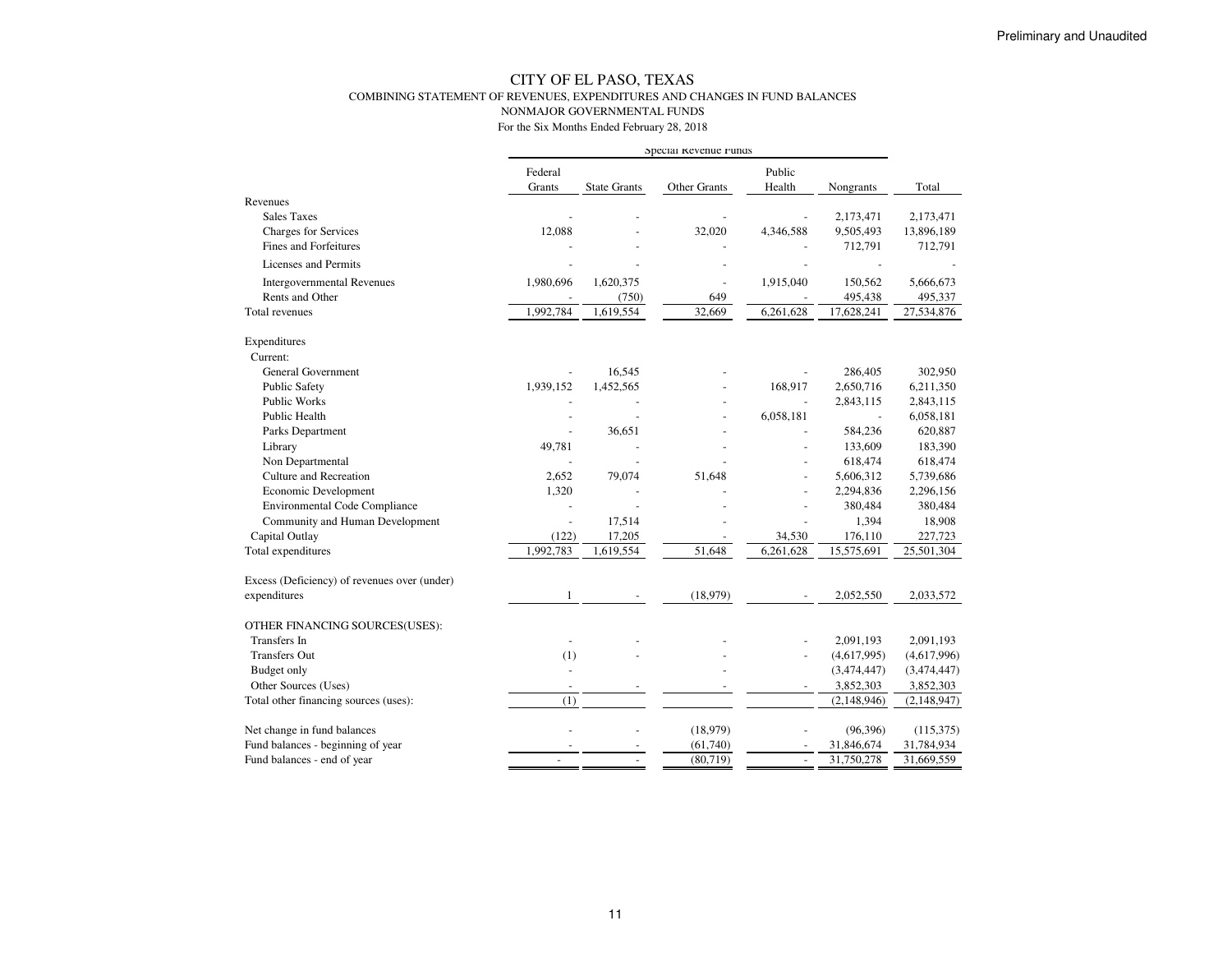SCHEDULE OF REVENUES, EXPENDITURES AND CHANGES IN FUND BALANCES - BUDGET AND ACTUAL

DEBT SERVICE FUND

For the Six Months Ended February 28, 2018

|                                          | <b>Budgeted Amounts</b> |             | Actual       | Variance with<br><b>Final Budget</b><br>Positive |  |
|------------------------------------------|-------------------------|-------------|--------------|--------------------------------------------------|--|
|                                          | Adopted                 | Final       | Amounts      | (Negative)                                       |  |
|                                          |                         |             |              |                                                  |  |
| Resources (inflows):                     |                         |             |              |                                                  |  |
| Property taxes                           | 93,793,531              | 93,793,531  | 89,933,055   | (3,860,476)                                      |  |
| Penalties and Interest-Delinquent taxes  |                         |             | 225,438      | 225,438                                          |  |
| Parking meter revenue                    |                         |             |              |                                                  |  |
| Federal tax credit - Build America Bonds | 2,063,819               | 2,063,819   | 998,243      | (1,065,576)                                      |  |
| Face amount of refunding bonds issued    |                         |             |              |                                                  |  |
| Premium on bonds issued                  |                         |             |              |                                                  |  |
| Transfers from other funds               | 5,440,369               | 5,440,369   | 55,250       | (5,385,119)                                      |  |
| Amounts available for appropriation      | 101,297,719             | 101,297,719 | 91,214,226   | (10,083,493)                                     |  |
| Charges to appropriations (outflows):    |                         |             |              |                                                  |  |
| Debt service:                            |                         |             |              |                                                  |  |
| Principal                                | 46,792,506              | 46,792,506  |              | 46,792,506                                       |  |
| Interest                                 | 54,319,283              | 54,319,283  | 27, 247, 519 | 27,071,764                                       |  |
| Fiscal fees                              |                         |             | 10,950       | (10,950)                                         |  |
| <b>Transfers Out</b>                     | 125,930                 | 125,930     |              | 125,930                                          |  |
| Arbitrage rebate                         |                         |             |              |                                                  |  |
| Total charges to appropriations          | 101,237,719             | 101,237,719 | 27,258,469   | 73,979,250                                       |  |
|                                          |                         |             |              |                                                  |  |
| Increase (Decrease) in fund balance      | 60,000.00               | 60,000      | 63,955,757   | 63,895,757                                       |  |
| Fund balance, Beginning                  | 2,172,611               | 2,172,611   | 6,985,659    | 4,813,048                                        |  |
| Fund balance, Ending                     | 2,232,611               | 2,232,611   | 70,941,416   | 68,708,805                                       |  |

This budget and this schedule are prepared on a basis consistent with accounting principles generally accepted in the United States.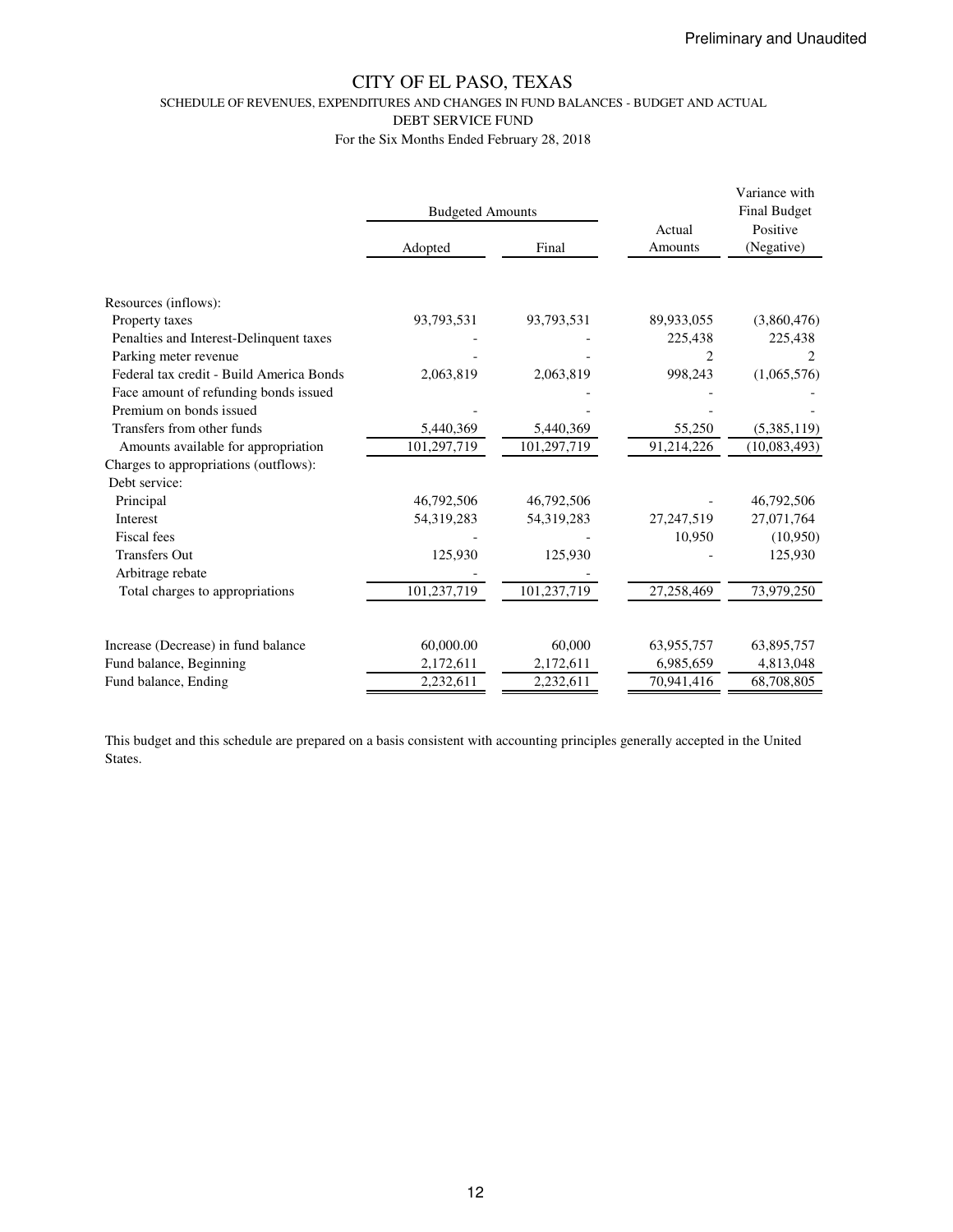## CITY OF EL PASO, TEXAS STATEMENT OF NET POSITION INTERNAL SERVICE FUNDS February 28, 2018

|                                                       | <b>SUPPLY AND</b> | <b>SELF</b>      |               |
|-------------------------------------------------------|-------------------|------------------|---------------|
|                                                       | <b>SUPPORT</b>    | <b>INSURANCE</b> | <b>TOTALS</b> |
| <b>ASSETS:</b>                                        |                   |                  |               |
| Cash and Cash Equivalents                             | 1,733,785         | 21,254,018       | 22,987,803    |
| Receivables - Net of Allowances                       |                   |                  |               |
| Interest                                              |                   | 568              | 568           |
| Trade                                                 | 3,886             | 2,659            | 6,545         |
| Inventory                                             | 1,119,581         |                  | 1,119,581     |
| Prepaid Items                                         |                   | 500,001          | 500,001       |
| Capital Assets:                                       |                   |                  |               |
| <b>Construction</b> in Progress                       | 118,848           |                  | 118,848       |
| Buildings, Improvements & Equipment, Net              | 341,001           |                  | 341,001       |
| <b>TOTAL ASSETS</b>                                   | 3,317,101         | 21,757,246       | 25,074,347    |
| DEFERRED OUTFLOWS OF RESOURCES                        |                   |                  |               |
| Deferred Outflow of Resources - Pension Contributions | 430,008           | 125,028          | 555,036       |
| Deferred Outflow of Resources - Investments           | 489,669           | 142,375          | 632,044       |
| Deferred Outflow of Resources - Pension Assumptions   | 540,956           | 157,287          | 698,243       |
| Deferred Outflow of Resources - Econ/Demog Losses     | 30,543            | 8,882            | 39,425        |
| <b>Total Deferred Outflows of Resources</b>           | 1,491,176         | 433,572          | 1,924,748     |
|                                                       |                   |                  |               |
| Total Assets & Deferred Outflows                      | 4,808,277         | 22,190,818       | 26,999,095    |
| <b>LIABILITIES:</b>                                   |                   |                  |               |
| <b>Accounts Payable</b>                               | 644,686           | 1,236,965        | 1,881,651     |
| <b>Compensated Absences</b>                           | 595,882           | 118,907          | 714,789       |
| Other Postemployment Benefits                         | 1,884,845         | 238,964          | 2,123,809     |
| Net Pension Obligation                                | 3,806,873         | 1,106,876        | 4,913,749     |
| Claims and Judgments                                  |                   | 16,033,064       | 16,033,064    |
| <b>TOTAL LIABILITIES</b>                              | 6,932,286         | 18,734,776       | 25,667,062    |
| DEFERRED INFLOWS OF RESOURCES                         |                   |                  |               |
| Deferred Inflow of Resources - Cange in Experience    | 327,230           | 95,144           | 422,374       |
| Deferred Inflow of Resources - Investment Earnings    |                   |                  |               |
| <b>Total Deferred Inflows of Resources</b>            | 327,230           | 95.144           | 422,374       |
|                                                       |                   |                  |               |
| <b>NET POSITION:</b>                                  |                   |                  |               |
| Net investment in capital assets                      | 75,882            |                  | 75,882        |
| Unrestricted                                          | (2,527,121)       | 3,360,898        | 833,777       |
| TOTAL NET POSITION                                    | (2,451,239)       | 3,360,898        | 909,659       |
| TOTAL LIABILITIES AND NET POSITION                    | 4,808,277         | 22,190,818       | 26,999,095    |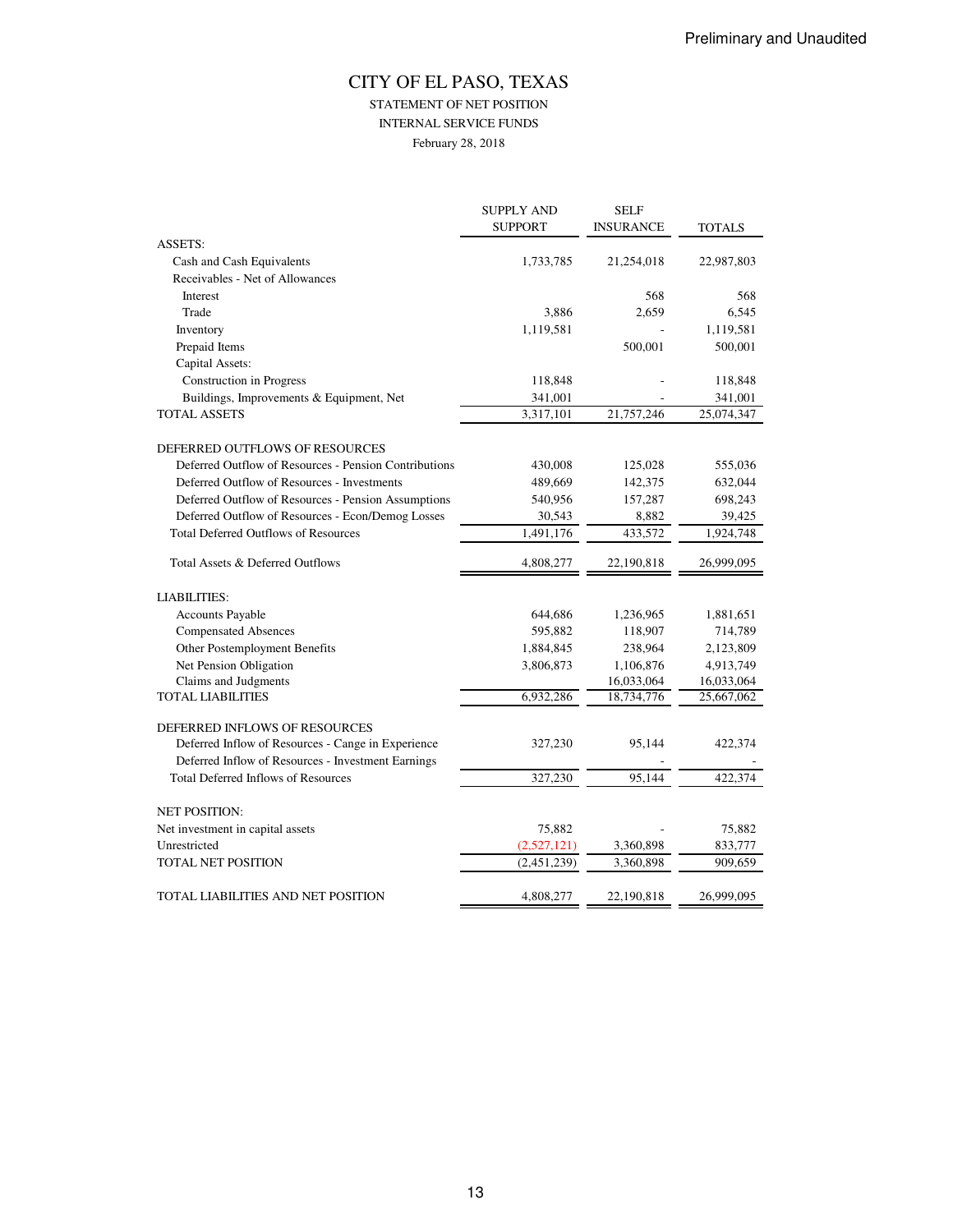COMBINING STATEMENT OF REVENUES, EXPENSES AND CHANGES IN FUND NET POSITION

INTERNAL SERVICE FUNDS

|                                     | Operating<br><b>Budget</b> | <b>SUPPLY AND</b><br><b>SUPPORT</b> | Operating<br><b>Budget</b> | <b>SELF</b><br><b>INSURANCE</b> | <b>TOTALS</b> |
|-------------------------------------|----------------------------|-------------------------------------|----------------------------|---------------------------------|---------------|
| <b>OPERATING REVENUES:</b>          |                            |                                     |                            |                                 |               |
| Sales to Departments                | 18,756,000                 | 8,799,808                           |                            |                                 | 8,799,808     |
| Premium Contributions               |                            |                                     | 63,270,587                 | 29,033,991                      | 29,033,991    |
| <b>General Revenues</b>             | 7.000                      | 2,784                               |                            | 365,047                         | 367,831       |
| TOTAL OPERATING REVENUES            | 18,763,000                 | 8,802,592                           | 63,270,587                 | 29,399,038                      | 38,201,630    |
| <b>OPERATING EXPENSES:</b>          |                            |                                     |                            |                                 |               |
| <b>Personnel Services</b>           | 5,100,362                  | 2,352,910                           | 3,293,058                  | 2,439,729                       | 4,792,639     |
| <b>Outside Contracts</b>            | 162,300                    | 112,459                             | 3,851,100                  | 1,273,250                       | 1,385,709     |
| <b>Professional Services</b>        |                            |                                     | 1,294,536                  | 519,867                         | 519,867       |
| <b>Fuel and Lubricants</b>          | 6,230,300                  | 2,695,682                           |                            |                                 | 2,695,682     |
| Materials and Supplies              | 5,076,732                  | 2,261,212                           | 43,100                     | 4,398                           | 2,265,610     |
| Communications                      | 4,000                      | 222                                 | 1,300                      | 19                              | 241           |
| <b>Utilities</b>                    | 34,500                     | 13,487                              |                            |                                 | 13,487        |
| Operating Leases                    | 9,000                      | 3,223                               | 6,000                      | 880                             | 4,103         |
| <b>Travel and Entertainment</b>     | 1,000                      | 77                                  | 5,075                      |                                 | 77            |
| <b>Benefits Provided</b>            | 2,500                      | 351                                 | 55,073,118                 | 25,499,620                      | 25,499,971    |
| Maintenance and Repairs             | 1,950,000                  | 788,240                             |                            |                                 | 788,240       |
| Other Operating Expenses            | 34,000                     | 13,208                              | 7,300                      | 957                             | 14,165        |
| Depreciation                        |                            | 4,879                               |                            |                                 | 4,879         |
| <b>TOTAL OPERATING EXPENSES</b>     | 18,604,694                 | 8,245,950                           | 63,574,587                 | 29,738,720                      | 37,984,670    |
| OPERATING INCOME(LOSS)              | 158,306                    | 556,642                             | (304,000)                  | (339, 682)                      | 216,960       |
| INCOME(LOSS)                        | 158,306                    | 556,642                             | (304,000)                  | (339, 682)                      | 216,960       |
| <b>Transfers Out</b>                |                            |                                     | 504,000                    | 252,000                         | 252,000       |
| Change in net position              | 158,306                    | 556,642                             | 200,000                    | (87, 682)                       | 468,960       |
| <b>Total Net Position-beginning</b> |                            | (3,007,881)                         |                            | 3,448,580                       | 440,699       |
| <b>Total Net Position-ending</b>    |                            | (2,451,239)                         |                            | 3,360,898                       | 909,659       |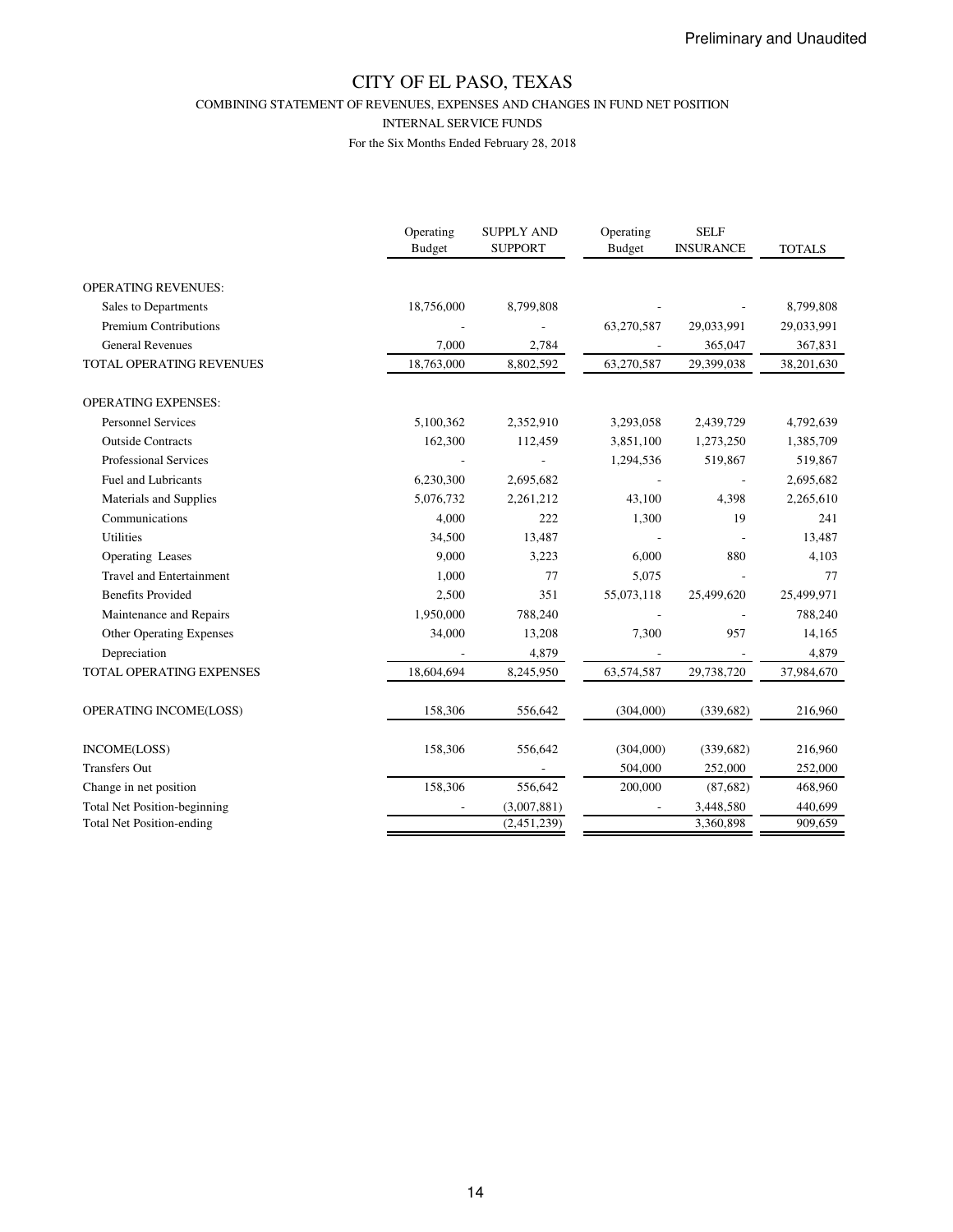COMBINING STATEMENT OF CASH FLOWS

INTERNAL SERVICE FUNDS

|                                                                                            | <b>SUPPLY AND</b><br><b>SUPPORT</b> | SELF<br><b>INSURANCE</b> | <b>TOTALS</b> |
|--------------------------------------------------------------------------------------------|-------------------------------------|--------------------------|---------------|
| <b>CASH FLOWS FROM OPERATING ACTIVITIES</b>                                                |                                     |                          |               |
| Receipts from customers                                                                    | 8,805,150                           | 29,590,822               | 38,395,972    |
| Payments to suppliers                                                                      | (6,106,342)                         | (26, 824, 392)           | (32,930,734)  |
| Payments to employees                                                                      | (2, 434, 277)                       | (2,657,729)              | (5,092,006)   |
| Net cash provided (used) by operating activities                                           | 264,531                             | 360,701                  | 625,232       |
| <b>CASH FLOWS FROM CAPITAL AND</b>                                                         |                                     |                          |               |
| <b>RELATED FINANCING ACTIVITIES</b>                                                        |                                     |                          |               |
| Purchases of capital assets                                                                | (118, 847)                          |                          | (118, 847)    |
| Net cash (used) by capital and related                                                     |                                     |                          |               |
| financing activities                                                                       | (118, 847)                          |                          | (118, 847)    |
| <b>CASH FLOWS FROM INVESTING ACTIVITIES</b>                                                |                                     |                          |               |
| Purchases of Investments                                                                   |                                     | 16,824,610               | 16,824,610    |
| Net cash provided by investing activities                                                  |                                     | 16,824,610               | 16,824,610    |
| Net increase in cash and cash equivalents                                                  | 145,684                             | 17,185,311               | 17,330,995    |
| Balances - beginning of the year                                                           | 309,135                             | 4,068,707                | 4,377,842     |
| Balances - end of the year                                                                 | 454,819                             | 21,254,018               | 21,708,837    |
| Reconciliation of operating income to net cash                                             |                                     |                          |               |
| provided (used) by operating activities:                                                   |                                     |                          |               |
| Operating income                                                                           | 556,642                             | (339, 682)               | 216,960       |
| Adjustments to reconcile operating income to net cash<br>provided by operating activities: |                                     |                          |               |
| Depreciation expense                                                                       | 4,879                               |                          | 4,879         |
| Net Pension Obligation                                                                     |                                     |                          |               |
| Change in assets and liabilities:                                                          |                                     |                          |               |
| Receivables, net                                                                           | 2,558                               | 191,784                  | 194,342       |
| Inventories                                                                                | (161, 244)                          |                          | (161, 244)    |
| Other assets                                                                               |                                     | (500, 001)               | (500, 001)    |
| Accounts and other payables                                                                | (56, 937)                           | 1,226,600                | 1,169,663     |
| Accrued expenses                                                                           | (81, 367)                           | (218,000)                | (299, 367)    |
| Net cash provided (used) by operating activities                                           | 264,531                             | 360,701                  | 625,232       |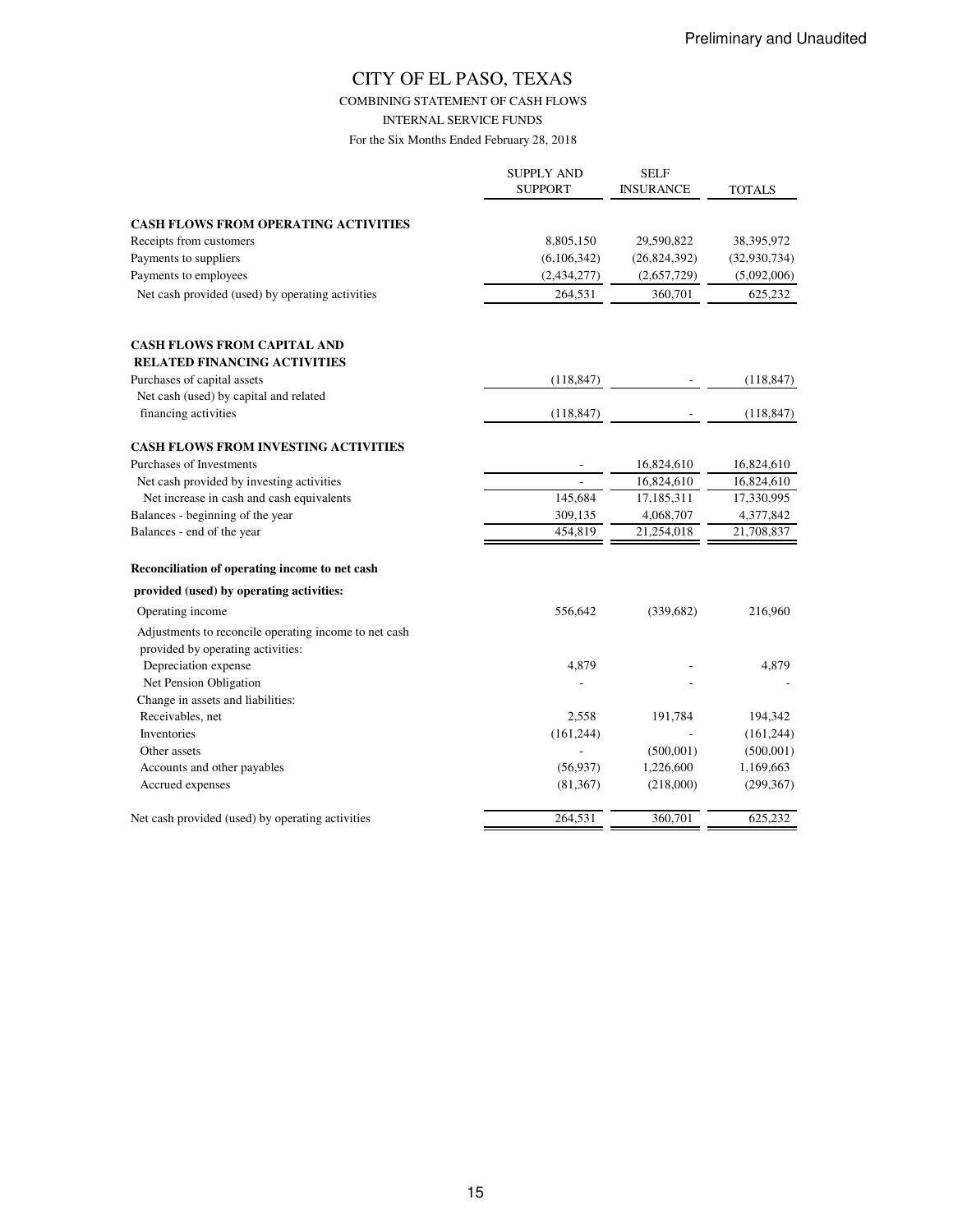COMBINING STATEMENT OF NET POSITION

PENSION TRUST FUNDS

February 28, 2018

|                                                       |                                            | El Paso Firemen and Policemen's<br>Pension Fund<br>(as of December 31, 2015) |                       |               |
|-------------------------------------------------------|--------------------------------------------|------------------------------------------------------------------------------|-----------------------|---------------|
|                                                       | El Paso City<br>Employees'<br>Pension Fund | <b>Firemen Division</b>                                                      | Policemen<br>Division | Total         |
| <b>ASSETS</b>                                         |                                            |                                                                              |                       |               |
| Cash and Cash Equivalents                             | 6,411,365                                  | 5,873,103                                                                    | 8,599,652             | 20,884,120    |
| Investments:                                          |                                            |                                                                              |                       |               |
| Mutual funds                                          | 21,254,906                                 |                                                                              |                       | 21,254,906    |
| Commingled funds                                      | 53,833,171                                 |                                                                              |                       | 53,833,171    |
| High-yield bond obligations                           | 47,826,591                                 |                                                                              |                       | 47,826,591    |
| Corporate stocks                                      | 102,495,709                                |                                                                              |                       | 102,495,709   |
| <b>Bank Collective Investment Funds</b>               | 186,488,037                                |                                                                              |                       | 186,488,037   |
| Private equities                                      | 64,341,689                                 | 20,750,461                                                                   | 30,419,852            | 115,512,002   |
| Real estate investment funds                          | 66,507,980                                 | 30,762,836                                                                   | 45,097,838            | 142,368,654   |
| <b>Fixed Income Securities</b>                        | 97,966,289                                 | 146,642,455                                                                  | 214,974,259           | 459,583,003   |
| <b>Domestic Equities</b>                              | 53,989,173                                 | 152,225,001                                                                  | 223,159,478           | 429,373,652   |
| <b>International Equities</b>                         |                                            | 148,253,477                                                                  | 217,337,286           | 365,590,763   |
| Invested securities lending collateral                |                                            | 40,674,517                                                                   | 59,628,208            | 100,302,725   |
| Receivables - Net of Allowances                       |                                            |                                                                              |                       |               |
| <b>Commission Credits Receivable</b>                  | 135,603                                    |                                                                              |                       | 135,603       |
| Due from Brokers For Securities Sold                  | 279,023                                    |                                                                              |                       | 279,023       |
| <b>Employer Contributions</b>                         | 658,355                                    | 151,364                                                                      | 197,060               | 1,006,779     |
| <b>Employee Contributions</b>                         | 417,549                                    | 128,491                                                                      | 152,064               | 698,104       |
| Accrued Interest and Dividends                        | 843,024                                    |                                                                              |                       | 843,024       |
| Other                                                 |                                            | 85                                                                           | 86                    | 171           |
| Prepaid Items                                         | 22,895                                     |                                                                              |                       | 22,895        |
| Capital Assets:                                       |                                            |                                                                              |                       |               |
| Buildings, Improvements & Equipment, Net              | 750,345                                    | 976,656                                                                      | 976,655               | 2,703,656     |
| <b>TOTAL ASSETS</b>                                   | 704,221,704                                | 546,438,446                                                                  | 800,542,438           | 2,051,202,588 |
| <b>LIABILITIES</b>                                    |                                            |                                                                              |                       |               |
| Accounts Payable                                      | 2,653,151                                  | 40,674,517                                                                   | 59,628,208            | 102,955,876   |
| <b>Accrued Payroll</b>                                | 1,044,781                                  | 554,304                                                                      | 745,269               | 2,344,354     |
| <b>Unearned Revenue - Commission Credits</b>          | 135,603                                    |                                                                              |                       | 135,603       |
| <b>TOTAL LIABILITIES</b>                              | 3,833,535                                  | 41,228,821                                                                   | 60,373,477            | 105,435,833   |
| <b>NET POSITION:</b>                                  |                                            |                                                                              |                       |               |
| Held in Trust for Pension Benefits and Other Purposes | 700,388,169                                | 505,209,625                                                                  | 740,168,961           | 1,945,766,755 |